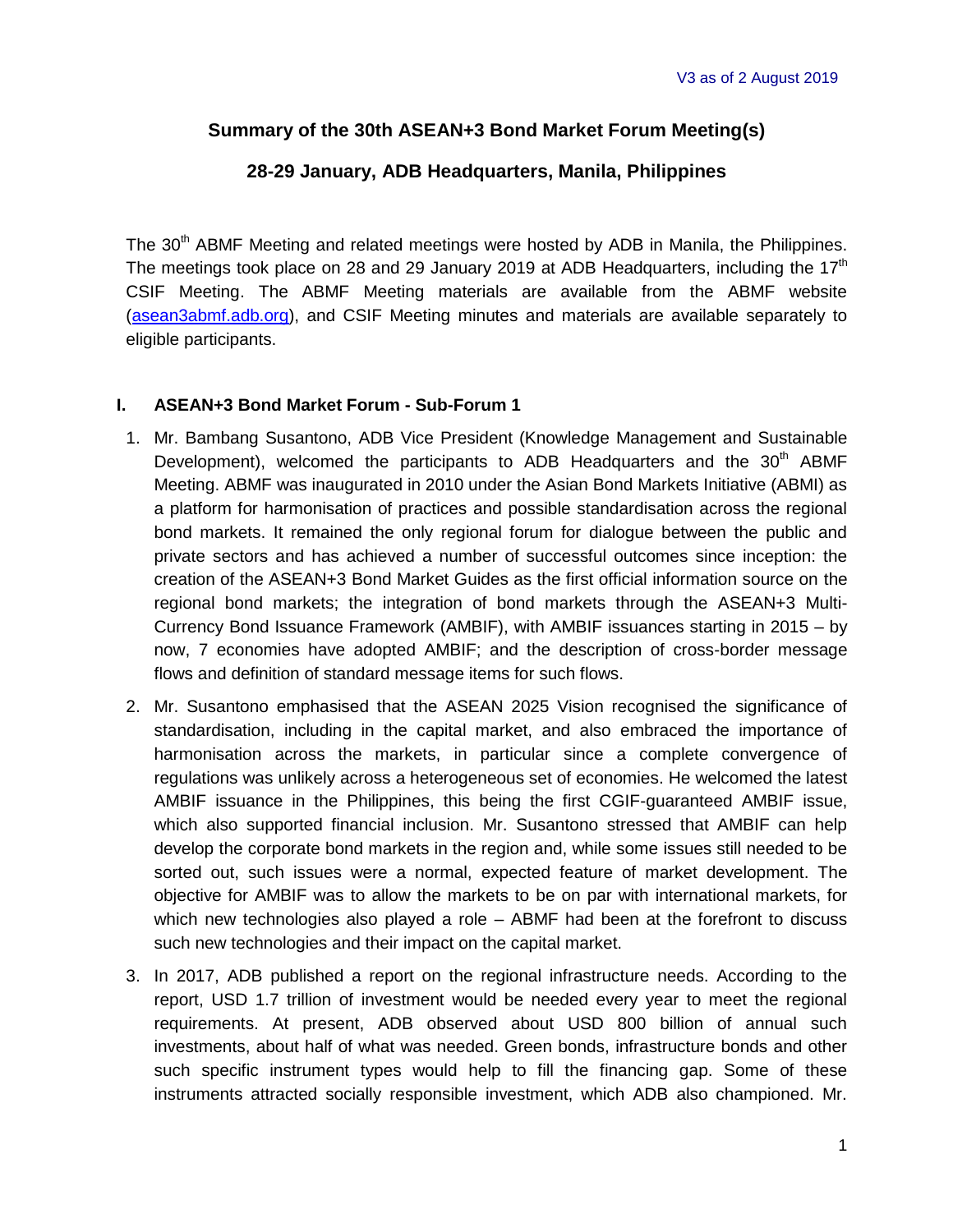Susantono concluded that all these developments would support the development of the regional bond markets and that all the relevant institutions, including ABMF, ABMI, the finance ministers' meetings and ADB continued to be committed to supporting such developments.

- 4. Mr. Koji Ito, Chairman of Sub-Forum 1, also welcomed the members and participants to the ABMF Meeting and reminded the audience that it had been three and a half years since the first AMBIF issuance in Thailand. He was happy to point out that the recent AMBIF issuances in Cambodia and the Philippines were first for their respective markets, with more expected to come soon. He stressed that to support future AMBIF issuances, it was beneficial to share the efforts for and experiences from the recent issuances.
- 5. **Update of ASEAN+3 Multi-Currency Bond Issuance Framework** (ADB Secretariat and presenters from the Philippines and Cambodia): Mr. Ephyro Louis B. Amatong, Commissioner of the Securities and Exchange Commission of the Philippines (SEC) relayed the SEC experience for the recent Aeon Credit issue in the Philippines. AMBIF was to support intra-regional cross-border issuance with the use of the Single Submission Form for all markets, and AMBIF Implementation Guidelines for each of the participating markets to guide potential issuers. The Aeon Credit issue in the Philippines was the third issue so far and the first in the Philippines. The issue was oversubscribed and attracted 7 investors, all Qualified Buyers. The bond was the first listing on the QB Board or Qualified Buyer market, which was the Philippine equivalent to, e.g., the Tokyo PRO-BOND market. Some of the salient transaction details were mentioned in the presentation slides.
- 6. Aeon Credit, as the issuer, provides credit services to the unbanked population of the Philippines and, hence, the issuance supported financial inclusion, which was also an objective of the SEC. The Aeon issue was the first AMBIF issuance credit-enhanced by CGIF, and was considered necessary since Aeon Credit was not a name as naturally familiar to investors in the Philippines as it would be in Japan. The SSF was used as the key disclosure document and its use presented no problems to the institutions involved. The transaction was, in fact, beneficial for all stakeholders, since Aeon Credit could raise funds with a suitable tenor, the issuance represented a new feature and milestone in the development of the Philippine bond market, the access to professional investors (Qualified Buyers) was successfully tested, and any potential FX risk was successfully mitigated.
- 7. While there were no problems from a bond market perspective as such, some issues related to the nature of the issuer, in relation to its licensing status and the number of potential investors were identified and successfully addressed. To accommodate the issuer and the investor implications, PDEx published supplementary rules that were fast-tracked by the SEC to meet the desired timeframe. In this context, Commissioner Amatong reminded the audience to consider that regulations other than those prescribing the actual debt securities issuance could also be triggered, depending, e.g., on the nature of the issuer or other circumstances. Overall, the transaction timeline took 4 months, since it represented a number of firsts: the first AMBIF issuance, first use of the SSF, first for PDEx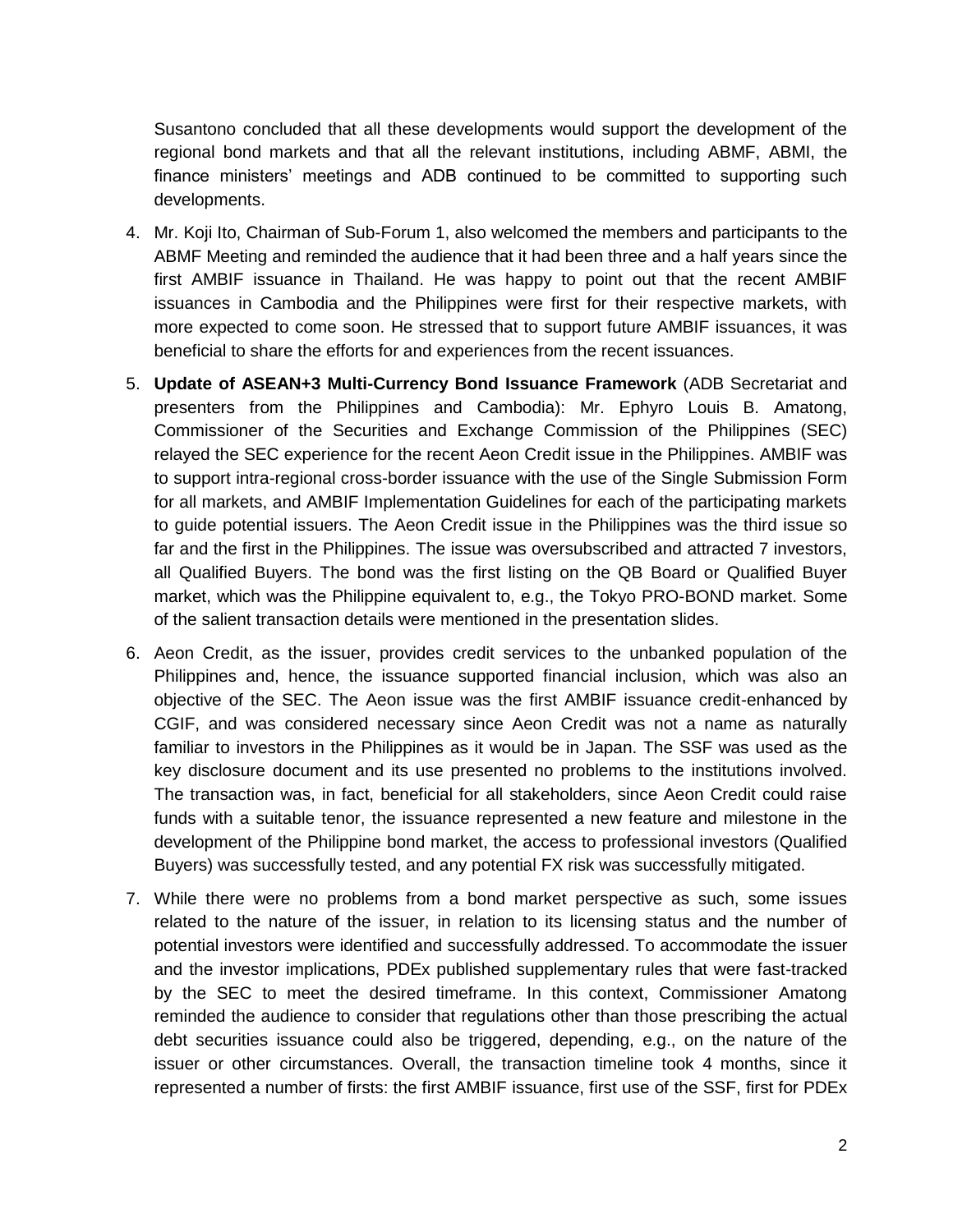on the QB Board and the related rule change, and the first issuance supported by CGIF. While the timeline was a bit longer than originally anticipated, the stakeholder feedback was overall positive. As such, Commissioner Amatong advised that potential issuers and their service provider should allow for some extra time for a first issuance in another market.

- 8. He stated that the SEC liked to think that it had been enabling and provided a conducive environment for the corporate bond market. In 2017, the SEC had launched a number of capital market reforms, supporting the focus on more transparent bond pricing, including for government bonds which are seen as the benchmark. As a result, the Philippines now saw a smoother yield curve and less volatility in bond prices. Commissioner Amatong concluded that the Aeon Credit issuance had proved the AMBIF concept in the Philippines and also provided a replicable model for cross-border issuers tapping the local currency capital market, for financing or credit companies to raise funds through the capital market and the issuance promoted financial inclusion through AEON's innovative lending activities. The use of innovative risk reduction tools (here, the CGIF guarantee) was useful to build confidence around new capital market products and, ultimately, cooperation among supervisory agencies and stakeholders was crucial.
- 9. Mr. Takayuki Araki of Aeon Credit represented the issuer's experience with the first AMBIF bond in the Philippines. He introduced the nature and financials of the holding company in Japan and the business of Aeon Credit in the Philippines with a short video that stressed the key objectives to improve the livelihood of borrowers, ensure repayments on a manageable scale, and the use of new technologies (GPS device and Internet-of Things, or IOT approach); please also see the presentation materials for details. Mr. Araki mentioned that it had been easy to get access to bank loans for his firm, for tenors ranging from shortterm to about a maximum of 3 years. However, through the AMBIF issuance, Aeon Credit now also had access to the capital market, which made for better management of assets and liabilities. The raising of funds through the issuance was smooth; some issues had to be overcome but did not become impediments.
- 10. For Aeon Credit, the Philippines was an attractive market. Of the overall population of about 100 million, about 60 million were aged 15 and above, and the working population represented about 40 million people. As of 2017, BSP's Financial Inclusion Survey considered 77.4% of Filipino adults as unbanked. Aeon Credit was focusing on specific customer classifications that were considered unbanked or transacted on a cash basis only. Aeon Credit was now working with the drivers' representative body, in effect creating a microfinance initiative. This has worked well for all stakeholders, with a non-performing loan ratio of 0%. The company was expanding the scheme to car loans and was trying to adopt the concept to personal loans. Its objective was to leverage the IOT technology to create more products that could service the market needs and achieve financial inclusion.
- 11. In the Q&A session, Aeon Credit was asked about its choice to use the CGIF guarantee, with the example given of Thailand, where many Japanese issuers had issued bonds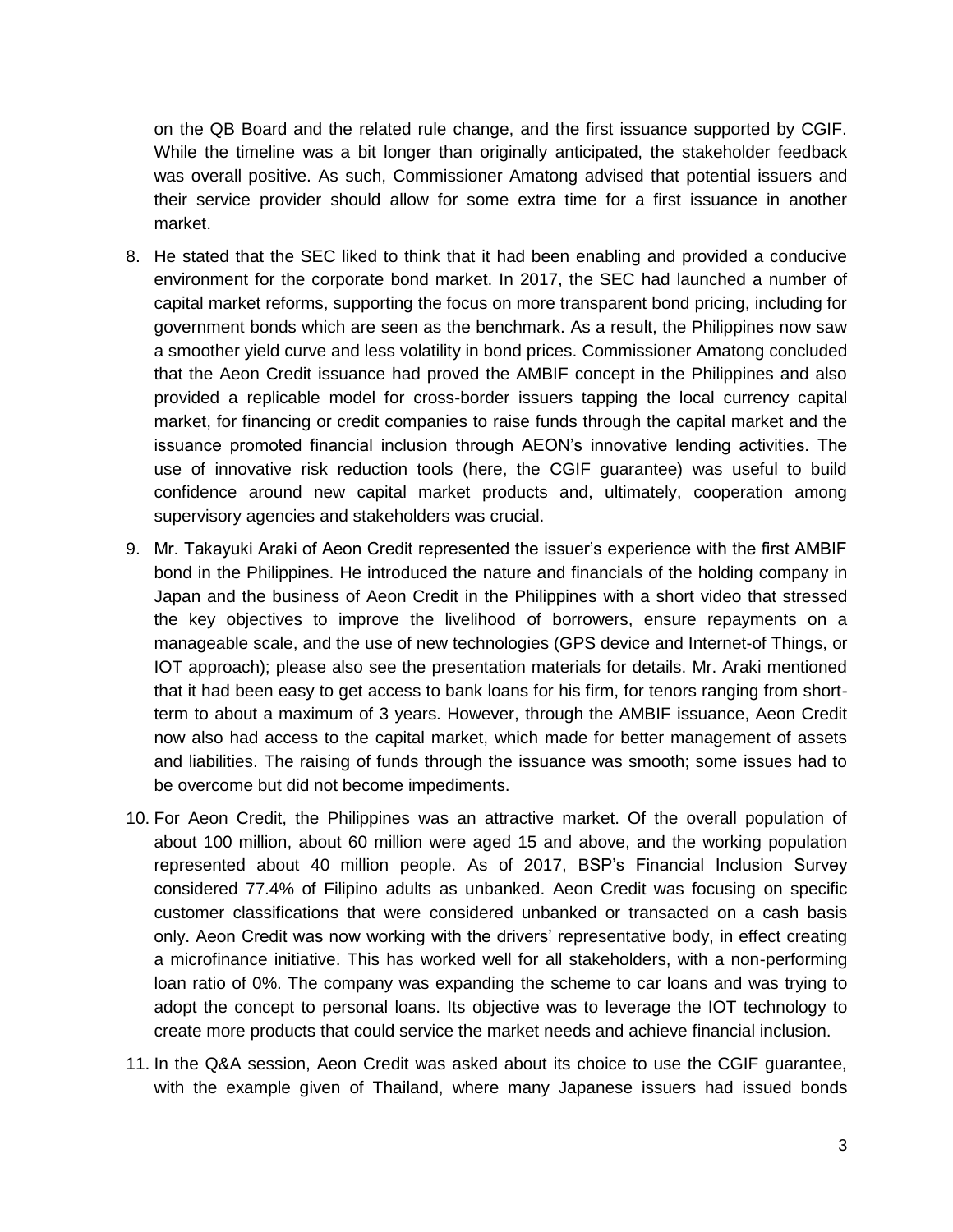without such guarantee. Had cost savings been a deciding factor? Mr. Araki conceded that Aeon Credit's name recognition in the Philippines was not that strong (yet) and the company had not been sure enough whether this would affect the issuance plans. He described the costs incurred as reasonable, in particular to a potential funding in USD plus the associated swap costs. Maybe Aeon Credit would be able to issue a next bond on a standalone basis.

- 12. Mr. Rady Mok, of the Securities and Exchange Commission of Cambodia (SECC), presented the legal and regulatory framework for its market and relayed the regulatory experience with the recent AMBIF issuance, which also represented the first-ever corporate bond issuance in Cambodia. He detailed the journey since establishment of the SECC about 10 years ago, the initial blueprint for the bond market having lead to the creation of the necessary securities laws for government and corporate (non-government) bond issuances. The strategy had been updated twice since, which gave rise to the current policies and regulations. By now, all the necessary market infrastructure parties were in place. In 2018, the SECC introduced the financial advisor concept to support more and faster IPO activities. As of December 2018, the investors in the capital market had doubled. Basic market infrastructure for the future derivatives market had also been established.
- 13. The SECC considered the current stage of market development as the product development stage. In addition to corporate bonds, collective investment schemes and selected derivatives were targeted to be added in the capital market. In addition, the SECC had received 8 letters of intent from companies interested in listing on a new growth board on the exchange. But the focus was very much on corporate bonds. The AMBIF issuance by Hattha Kaksekar Limited (HKL) was the first corporate bond in Cambodia and was issued on the basis of specific recent regulations for debt securities. The issuance was successful, with higher proceeds than anticipated – the planned issuance of USD 20 million was upped to 30 million. In this context, the SECC had wanted to express its thanks to the ADB/ABMF team which had supported the establishment of the regulatory framework, facilitated market dialogue, introduced CGIF and conducted workshops for market participants. Mr. Mok singled out the Bond Market Guide for Cambodia, which had given stakeholders a first comprehensive view of their own market and its capabilities and other interested parties a path to understanding the Cambodian bond market.
- 14. The SECC had also introduced specific regulations (Prakas) for the accreditation of credit rating agencies and the accreditation of bondholder representatives, with eligible entities now taking up these roles. Potential issuers were in the pipeline and could include commercial banks, microfinance institutions and other corporate issuers, since international issuance for these entities was considered expensive. In fact, each business sector in Cambodia has a huge demand for capital. In addition, the planning for the issuance of government bonds was well under way, with the SECC having recently been appointed as secretariat by the Ministry of Economy and Finance. The next step would be to review and revise the law on government securities and prepare the necessary regulations.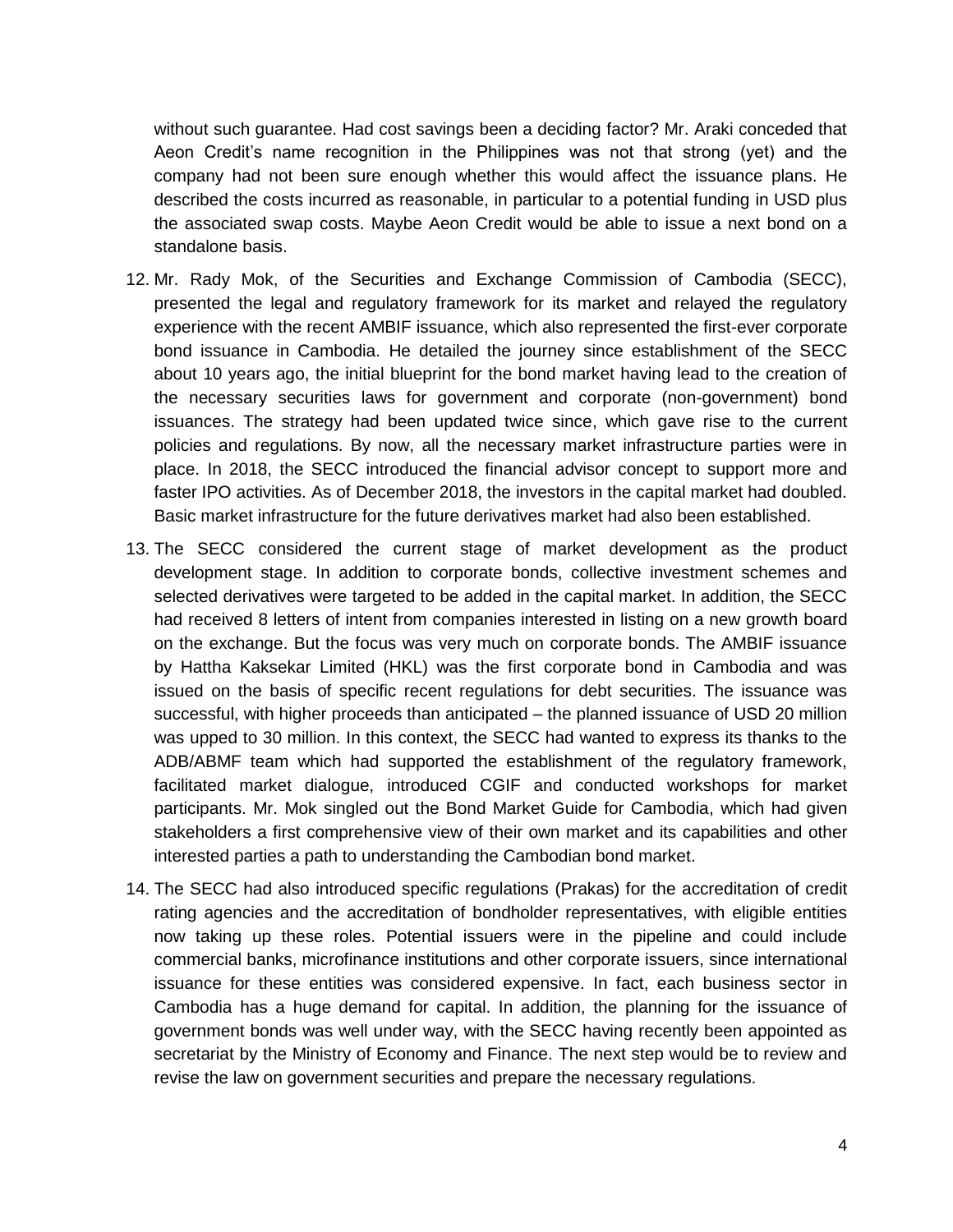- 15. Mr. Mok concluded by reviewing the tax incentives, which had been extended in a new subdecree in January 2019. The sub-decree distinguished between incentives affecting the tax on income for listed companies, and those for public investors. A qualifying issuer will be eligible for a 50% reduction of its annual Tax on Income (TOI) liability for three years commencing at the beginning of the first tax year that the approval was given if the securities were issued before 30 June of that year; if the securities were issued after 30 June and before 31 December the TOI reduction would take effect from the following year.
- 16. For qualifying companies listing their stock or debt securities on the CSX Main Board, a historical tax liability waiver can extend up to 10 years from the date the entity meets the requirements for listing on the Main Board. The initial two historical years, from the date of listing, will still be subject to tax re-assessment by the General Department of Taxation. For SMEs that qualify to list on the CSX Growth Board, the historical tax liability waiver also extends to 10 years. The first two historical years remain subject to tax re-assessment by the General Department of Taxation. Public investors, whether resident or non-resident are entitled to a 50% reduction of the withholding tax that would be applicable on the payment of interest or distribution of dividends received by them from holding or trading in government securities, equities or debt securities. This reduction is effective for three years from the effective date of the sub-decree.
- 17. Mr. Seng Chan Thoeun, of SBI Royal Securities, updated the audience on the state of the capital market and provided the underwriter's perspective on the first AMBIF issuance in Cambodia. The Cambodian capital market had a small market capitalisation, with only 5 equity listings and now one listed bond. With the market that small, liquidity was an issue for investors. However, bonds could rapidly increase the size of the capital market. 2018 already saw an increase in investors of more than 40% despite no new IPOs, and the trading volume (in equities) also doubled in 2018. Bank loans still represented the main role in financing. It is hoped that the launch of the corporate bond market in Cambodia in2018 will bring a new approach to both financing and investment. Bonds may be issued in Cambodian riel (KHR) and in US dollars.
- 18. SBI Royal Securities started working on the AMBIF issuance with ADB and CGIF from early 2018; CGIF may only fully commit depending on the issuance currency. The HKL bond was issued on 14 November 2018 to Qualified Investors only, which is the professional investor concept in Cambodia; the bond was subsequently listed on the Cambodia Securities Exchange. It has a 3-year tenor, intended to test the market, and was fully subscribed by banks and insurance companies, with the International Finance Corporation as the key investor. The SSF and a short version of the bond prospectus required by regulations were used as disclosure documents, with the draft AMBIF Implementation Guidelines for Cambodia used as guidance. Mr. Thoeun described the practical difficulty in determining the interest rate, in the absence of a government bond market, and the careful approach to setting the eventual rate knowing that this rate could become a future benchmark.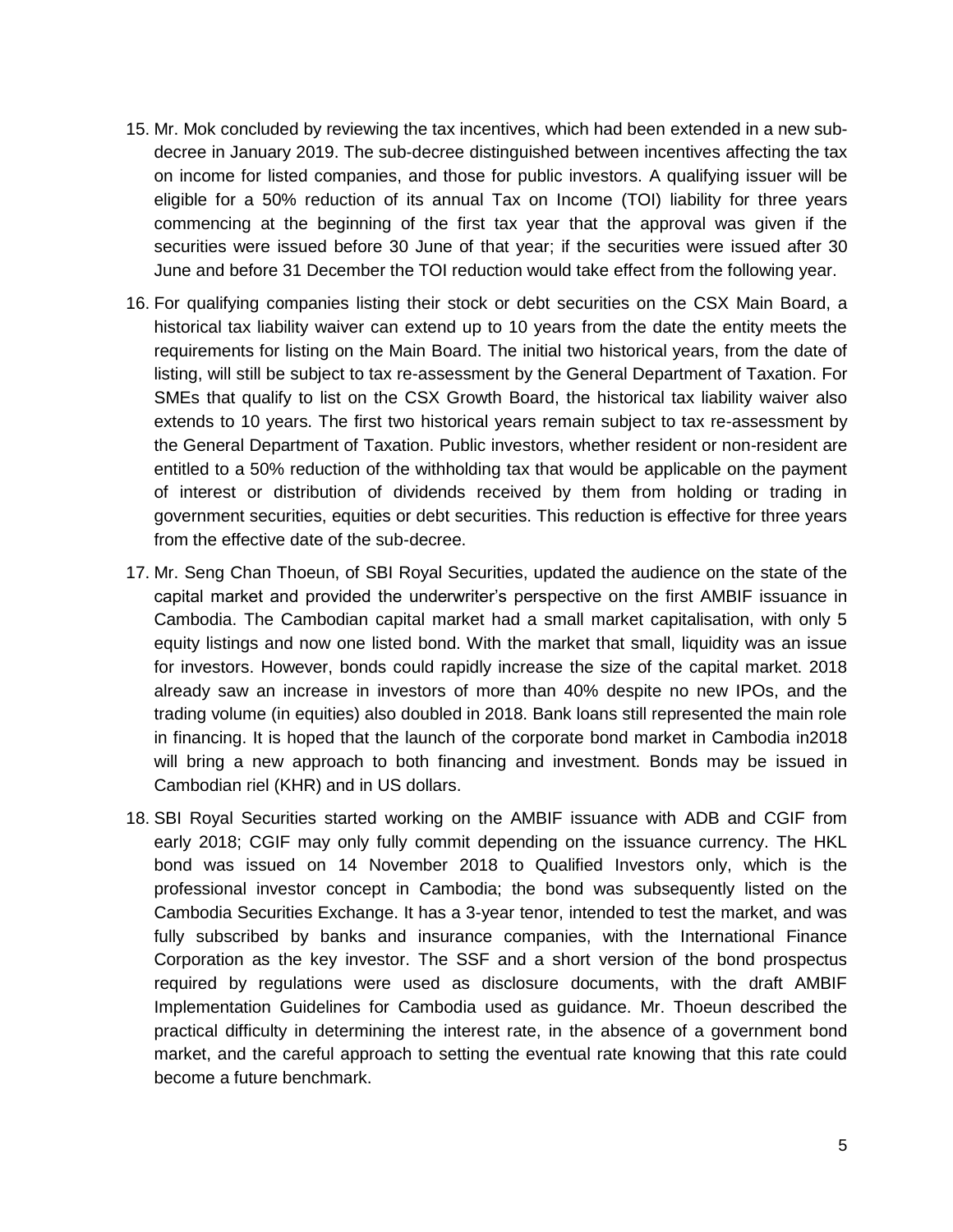- 19. Mr. Thoeun also described a number of issues and challenges in achieving the first issuance. The initial challenge had been the necessary interpretation of regulations since not all circumstances for typical debt securities issuance had been described in the existing regulations. Some of the resulting outcomes will also be reflected in the Implementation Guidelines. As underwriter, SBI Royal worked closely with all stakeholders to achieve agreement or consent on the necessary actions. The entire preparation process took 1 year, with the approval from the NBC taking 6 months. Further challenges were the small investor pool as well as the focus of corporates and investors on USD; it has proven to be hard to offer instruments issued in KHR.
- 20. Mr. Thoeun stressed that SBI Royal continued to be optimistic about the capital market development, also given the positive economic outlook. The tax incentives for issuers mentioned by the SECC could be used to offset potentially higher coupons than for a bank loan. At the same time, there continue to be a number of challenges. While the FX rate had been stable, a typical investor question was for how long. In addition, Cambodia featured 36 commercial banks, which have seen a more than 25% annual loan growth over the past 5 years. Microfinance was growing at a rate of 40% per annum, which also helped lead to a gap between deposit and loan balances. The issuance of corporate bonds could help address that gap. One remaining key issue was that issuers continued to need USD, since most companies' balance sheets were in USD. This posed a challenge for CGIF participation, since CGIF was only able to support local currency issuance. Similarly, it was difficult to collect KHR proceeds within a reasonable timeframe. Other challenges included the need for custodians and the absence of a swap market. Mr. Satoru Yamadera, of ADB, added that CGIF was one potential avenue to support bond issuance in the region. Activities under the ABMI, such as ABMF and CGIF, were increasingly connected, and ADB/ADB Secretariat of ABMF was fully committed to support further bond market issuances in Cambodia.
- 21. Among the next steps for the Cambodian bond market were the introduction of a hybrid KHR and USD issuance, with the structure to be approved by NBC, the education of issuers on the ability to tap the capital market for funding, the need to enlarge the investor pool and the continued dialogue with foreign investors to address their typical concerns. Issuances to the latter would benefit from a guarantee from CGIF to mitigate any perception issues about the market. However, a number of issuers had expressed their interest in issuing bonds – one key objective would be to add a few bond issuances in the market to fine tune the issuance process and offer more investor choices.
- 22. In the Q&A session, members asked about details on the tax incentives in Cambodia: 3 years of concessionary rates (50%) on profit tax for the issuer (first issue only) and income tax or withholding tax for the investor, for an effective tax rate of 7%. A tax amnesty was available as well, with the tax office being able to go back up to 10 years. The tax incentives approved in January 2019 were also accessible for the bond issued in November 2018 under a clause supporting recent issuances/listings. A capital gains tax did not apply in Cambodia. Other members highlighted the significance of benchmarks for price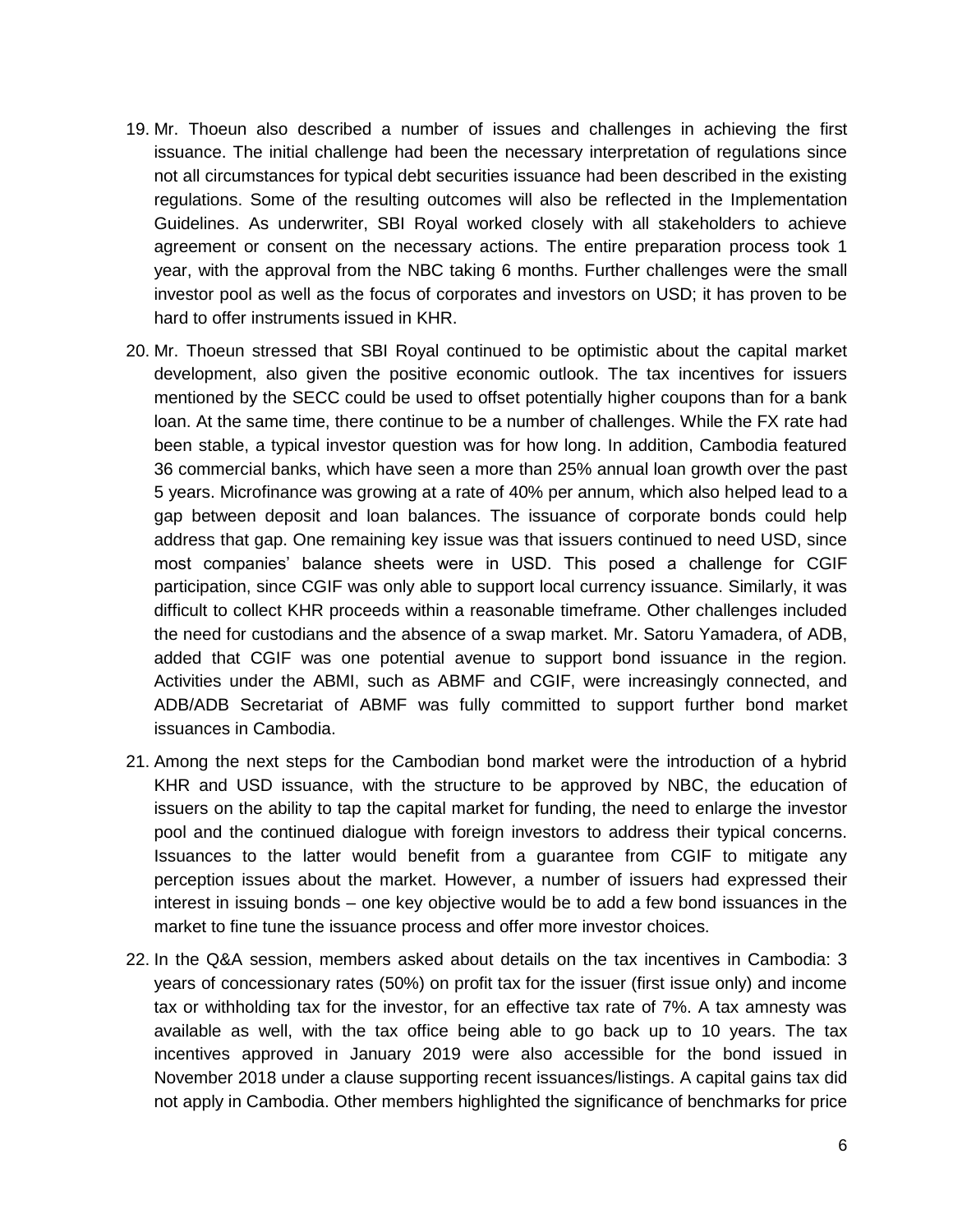formation in the bond market or capital market in general. With the EU benchmarking regulations coming into effect in 2020, the regional markets would need to know how to comply to ensure continued investment by EU-based institutions in their markets. Mr. Yamadera added that benchmarking developments would be one of the topics at the next ABMF Meeting.

- 23. **Update of CGIF guarantee operations** (CGIF): Mr. Kiyoshi Nishimura mentioned that CGIF fell under the remit of ABMI Task Force 1, which is focused on promoting bond issuance in the region. CGIF has an ASEAN focus and supported the issuance of debt securities in local currencies. CGIF has its own board and management and, although located in the same building as ADB, was operationally separate from ADB. By May 2019, CGIF would have a paid-in capital of USD 1 billion, as part of a gradual increase of the paid-in capital to an agreed USD 1.2 billion. CGIF was rated AA by Standard & Poor's (S&P), also reflecting the separation from ADB. On a regional credit rating scale, CGIF was rated AAA by RAM and other domestic rating agencies in ASEAN. The domestic ratings continue to be of importance, since the CGIF-supported issuances are in those domestic markets. As of the end of 2018, CGIF had guaranteed 28 bond issuances by 19 issuers, for a total of USD 1.4 billion, and featured a healthy pipeline, with 2 bonds amounting to USD 170 million scheduled to be issued in January 2019 alone; namely, a THB issuance for MM Company and a VND denominated bond issued on this very day.
- 24. Issuers so far represented 8 regional economies, including the People's Republic of China. Of the 10 economies in ASEAN, only 6 were considered to have a functioning bond market; CGIF had supported issuances in 5 of those markets. In Viet Nam alone, CGIF supported issuances represented 15% of the approximately USD 3 billion issuance size. Continued efforts focused on kick-starting LCY corporate bond markets in frontier markets like Cambodia, Lao PDR and Myanmar. CGIF was presently looking at opportunities in Cambodia, but also reviewing options in Brunei Darussalam, Lao PDR and Myanmar. Among its business focus were 3 groupings of markets: the ASEAN6 as the primary focus area, the BCLM markets as an increasing focus as their markets developed, and the +3 markets in ASEAN+3, which were not a priority but may be considered as well.
- 25. A CGIF guarantee was available to first time issuers or to extend the bond tenor; two-thirds of issuances so far were first-time issuances. CGIF was now supporting AMBIF crossborder issuances, though AMBIF as an issuance concept was not yet that well known in the region. If possible, CGIF would like to prioritise AMBIF issuances more. CGIF was also open to support introducing new debt instrument types to markets, such as project bonds or green bonds. Among its pipeline deals, CGIF now had renewables. Another goal was to broaden the existing investor base, e.g. to introduce Japanese investors to invest in the Indonesian bond market. Mr. Ito added here that CGIF could be a good deal-supporting tool when discussing potential AMBIF issuances in participating markets.
- 26. During Q&A time, members enquired on the purpose and merits of a partial guarantee. Mr. Nishimura explained that this was not common in ASEAN markets, and issuers may need a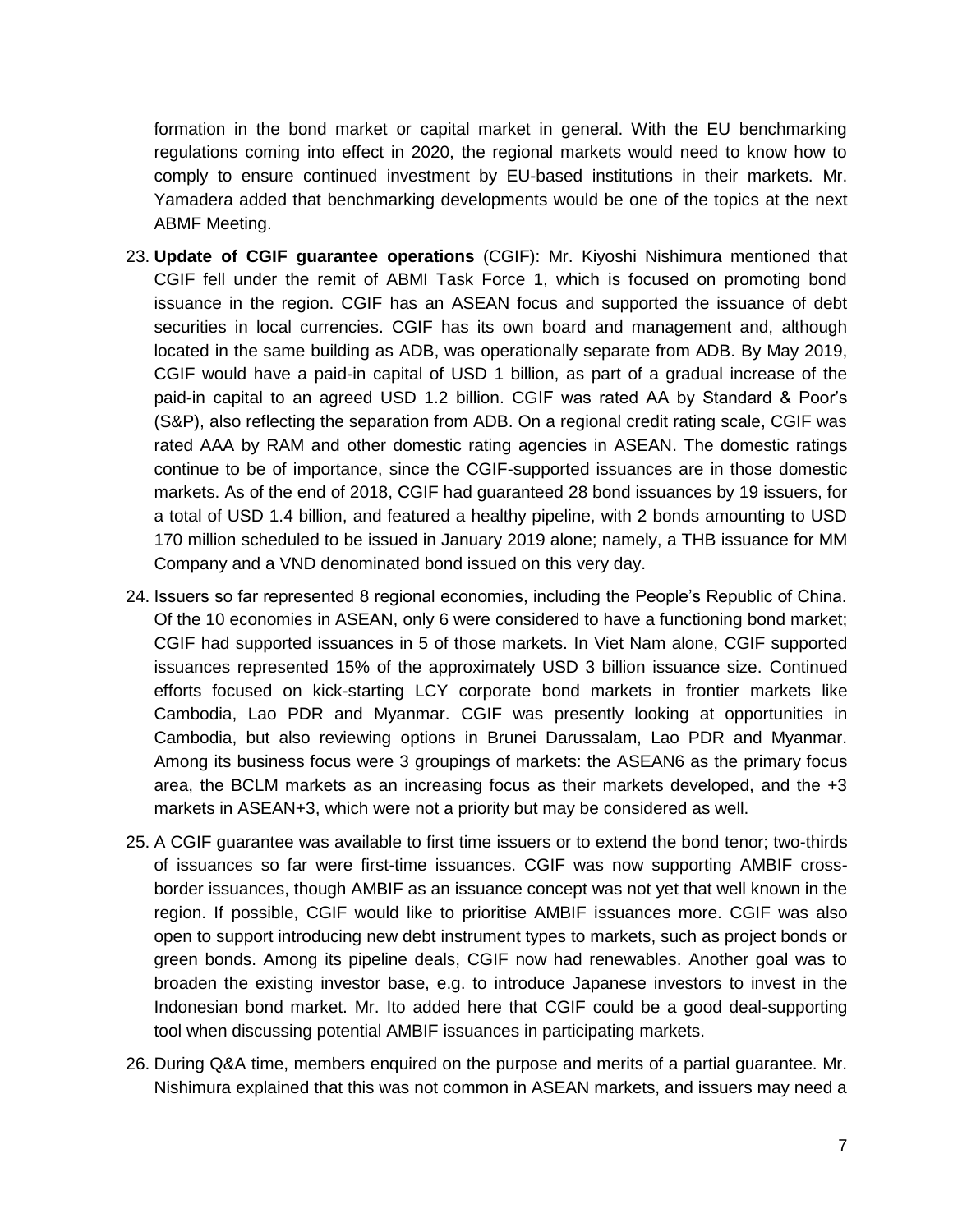full guarantee instead. However, CGIF could support partial guarantees in Thailand and the Philippines, in particular if the bond investors would already know the issuer well. In addition, the provision of a partial guarantee may depend on the rating methodology – for example, S&P did not recognise partial guarantees in their rating process. At the same time, the fee for a partial guarantee was commensurate with the actual guarantee amount.

- 27. **Country study update** (Nomura Institute of Research, as TACT consultant): Mr. Kengo Mizuno explained that NRI had been engaged by ABMI and the ASEAN Financial Technical Assistance Fund of Japan under the TACT arrangement, to support market development efforts in Cambodia, Indonesia, Lao PDR and Viet Nam, also referred to as the CILV markets. These markets shared some common characteristics, such as the absence of a formal professional placement scheme and a mandatory trade repository, and the need for a mandatory listing of debt securities issued via a public offering. Markets also did not prescribe the mandatory deposit of privately placed debt securities into the CSD. In contrast, most other ASEAN markets had a mandatory trade repository as well as a bond info center in place.
- 28. According to Mr. Mizuno, commercial banks were also unable to underwrite corporate bonds in the CILV markets, removing a typical significant market participant from some bond market activities. In contrast, in Thailand, commercial banks dominated the underwriting of bond issuances. Thailand was also used as an example of a market where most bonds were issued as private placements, and where as good as 100% of bonds were traded in the OTC market.
- 29. For Cambodia, Mr. Mizuno noted that the current regulations necessitated a review by the SECC and no profile listing was possible so far. Based on the feedback from the TACT team, the SECC will send a formal response. For Indonesia, ADB was working with OJK on the professional issuance concept. In the Lao PDR, potential issuers needed shareholder approval for each issuance and no credit rating capabilities existed. In effect, a guarantor was required to achieve a bond issuance. Viet Nam was facing a change in the legal and regulatory framework, featured a high level of non-regulated private placements which were not listed and, hence, not visible; other bonds were listed but not traded on the exchange. The market needed a formal professional placement concept and while banks were principally allowed to underwrite under securities market regulations, the banking law did not state such, which resulted in no underwriting activity by banks in the market. Mr. Mizuno also outlined the proposed remedial measures that had been put forward to the policy bodies and regulatory authorities for each of the CILV markets.
- 30. During the Q&A session, participants offered a number of corrections to the information presented, including the existence of the CTP platform in Indonesia as a mandatory trade capture mechanism, even for OTC trades, and the change in April 2018 from the PP-AI to the PP-II issuance concept referenced for the case of Thailand.
- 31. **ASEAN+3 Bond Market Guides Update** (ADB Secretariat): Prof. Shigehito Inukai and Mr. Matthias Schmidt, ADB consultants, updated members and participants on the progress of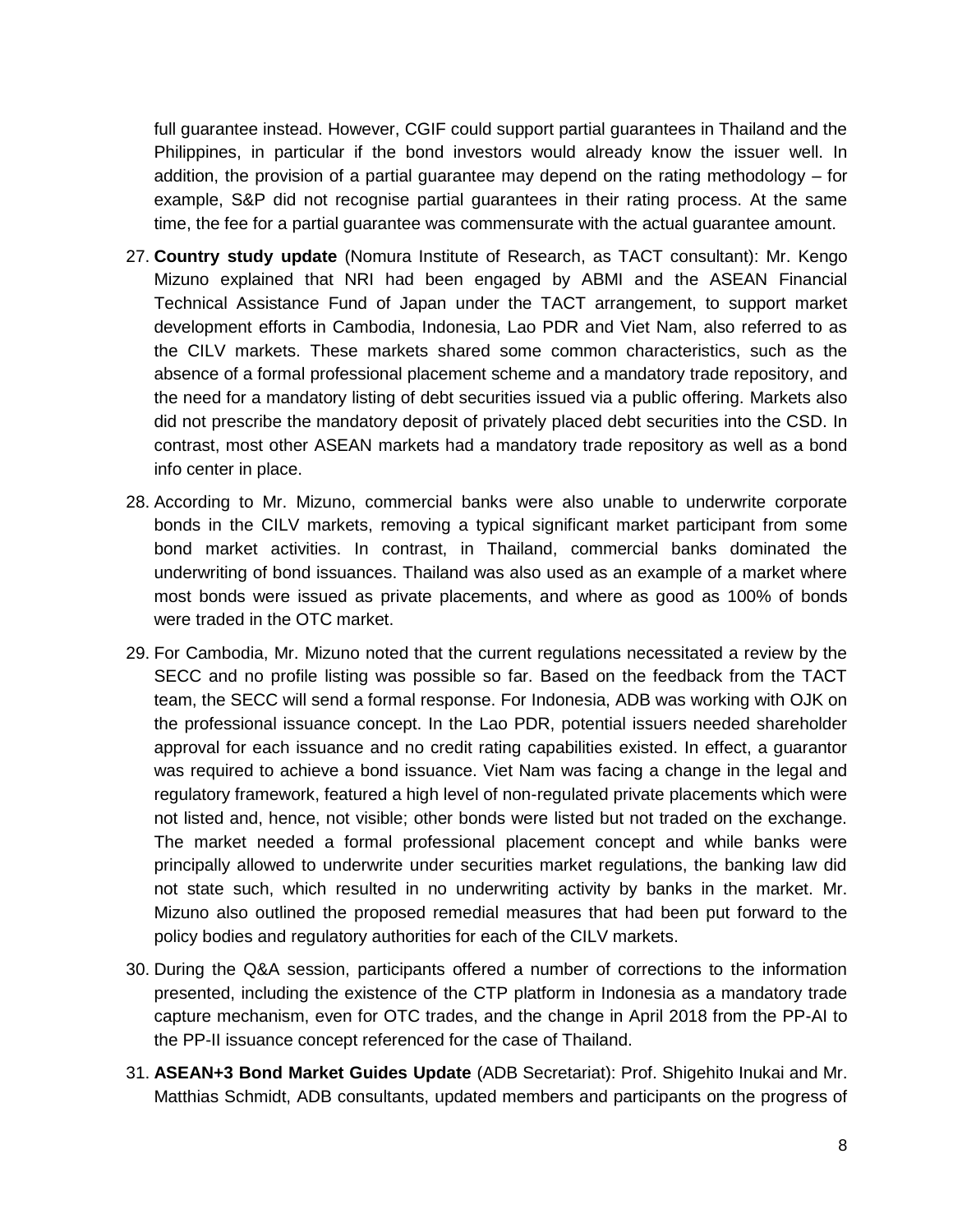the Bond Market Guides (BMGs) and gave an overview of the highlights from the work on the draft PR China bond market working papers. Most recently published (on 12 October 2018) was the Viet Nam BMG, now available from the ADB and AsianBondsOnline websites, as part of the 13 BMGs already published. The 2 draft working papers for the China bond market were being finalised, and had been circulated to members prior to the meeting, just for reference. The objective was to largely finalise the documents by March 2019 (tentatively), followed by a substantive review by the respective market stakeholders. ADB Secretariat was also supporting the creation of a Mongolia BMG.

- 32. In addition, the information contained in the AMBIF Implementation Guidelines for existing and newly participating markets should be normalised against the information collected in the recent BMGs. The proposed updating of some of the BMGs published since 2016 would also lead to a corresponding revision of the Implementation Guidelines, to ensure that the information across ABMF output documents remained in sync. Triggers for such an update could be significant changes to market features or the legal or regulatory framework, but also the learnings from AMBIF issuances. Potential updates were considered for Hong Kong, the Lao PDR and the Philippines, as well as for Thailand and even for Viet Nam, if potential significant legal and regulatory changes would occur. An update would also bring the older BMG versions in line with the latest ADB style as an ADB flagship publication series. In any case, the current BMG template allowed for a quick turnaround for changes.
- 33. Prof. Inukai welcomed the colleagues from the Shenzhen Stock Exchange, who attended the ABMF Meeting for the first time, and explained some of the highlights from the working papers on the China bond market – two working papers were necessary to reflect the distinct nature, features, size and regulations of the Inter-Bank Bond Market (CIBM) and the exchange bond market. However, both markets shared some recent characteristics: foreign issuers and investors were able to participate in both markets, which had also become more institutionalised in recent years; and both markets had introduced professional investor concepts in recent years which, in-principle, could allow a participation of both markets in AMBIF. At the same time, the focus of each market differed: the diversity of the debt financing instruments issued in the CIBM included many short and shorter type instruments and required separate depositories with distinct services for these offerings; in contrast, the exchange bond market was made up of mostly corporate bond issuances across a number of debt securities types.
- 34. Prof. Inukai provided an overview of the institutions and salient features of each market segment. In 2017, two-thirds of the issuances in the CIBM came from the public sector. The exchange bond market was very much private sector oriented (only 3.8% were public sector issuances). Common to both markets, though, and as was the case for the China capital market in general, was the increased opening of all market segments, a development that cannot be turned back. In fact, the bond market segments developed from a framework with inherent limitations to a framework with a focus on enabling investment at the discretion of foreign investors.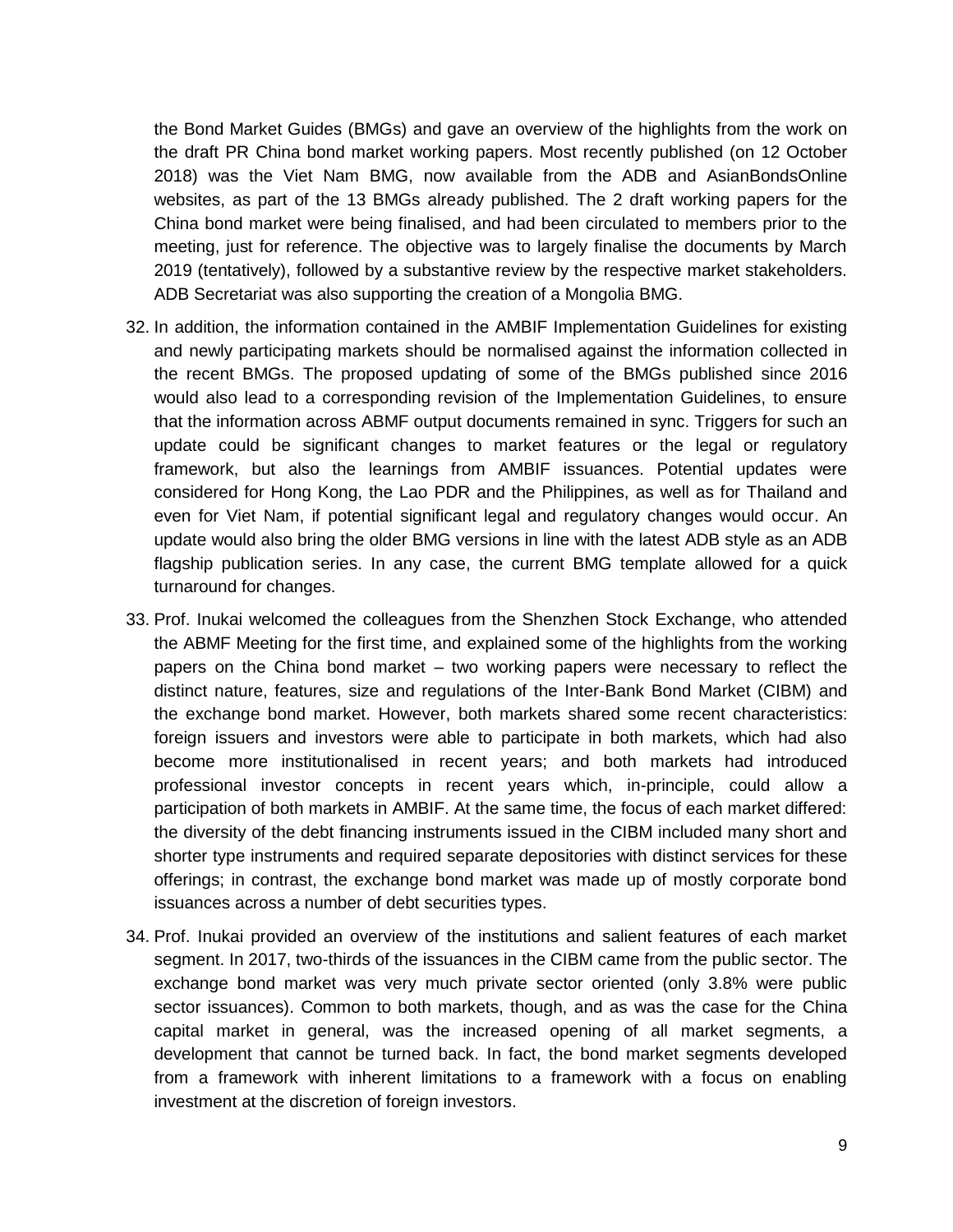- 35. At the same time, CIBM and exchange bond market introduced different issuance types: in the CIBM, public offers were complemented by 2 types of non-public offers for different investor types; in the exchange bond market, issuers can issue via public offers to all investors or only to Qualified Investors if certain issuance conditions cannot be met; in addition, non-public offers to only Qualified Investors were possible. Foreign issuers were able to issue Panda bonds across these issuance types in both the CIBM and exchange bond market; however, the use of English documentation and disclosure may still be difficult. When comparing the current market features for CIBM and exchange bond market to the AMBIF Elements, already 5 of the 6 Elements were in place in both markets. Prof. Inukai pointed to the selection of market statistics circulated in the presentation materials and concluded that a continuous dialogue with regulatory authorities and market stakeholders was necessary and expressed his hope that an AMBIF Panda bond was not too far off.
- 36. **Asian Bonds Monitor Update** (ABO team): Dr. Donghyun Park gave an overview of the economic developments having an impact on emerging East Asia economies. A common factor was that the US and EU tightened their monetary policy in the last quarter of 2018, with the ECB discontinuing its quantitative easing after December 2018. The US was expected to raise interest rates twice more – market consensus saw these hikes before September 2019 - before the rate would stabilize, also as a result of the expected lower growth of the US economy, from 2.9% in 2018 to 1.8% for 2019, as projected by the IMF. This will be a relief for emerging markets. Currency and equity markets strengthened, government bond yields generally fell, as a result of the limited rate-rise expectations, foreign inflows into emerging East Asia increased and the holdings by foreign investors rose in most markets.
- 37. The outstanding amount in local currency bond markets in the region stood at USD 12.8 trillion as of the end of September 2018, and was expected to continue to grow. The PR China remained the largest LCY bond market, followed by Korea. The PR China also saw the largest issuance of LCY bonds in the review period (Q3 over Q2 of 2018), accounting for 63.6% of all issuances. Dr. Park explained that the upside risk for the region was significant, since the US economy was slowing. However, downside risks remained, such as through global trade tensions, which may have contagious effects from developments outside the region, and the risk of a sharper than expected slowdown of global growth.
- 38. As part of the ongoing revamp of AsianBondsOnline (ABO), the team had introduced a new knowledge product in October 2018, the Monthly Debt Roundup, which contained additional data including that on foreign capital flows for selected economies. Dr. Park also pointed out that the Viet Nam Bond Market Guide was recently published and was available from the Publications and Events section of the ABO website. The improvements to the website and data offerings was an ongoing process and, hence, another user survey was published to gain feedback on further improvements to the website and data offerings. Future plans included an increase in data frequency, and extension of the selectable data period, more types of data (including inflation) and to provide more granular information for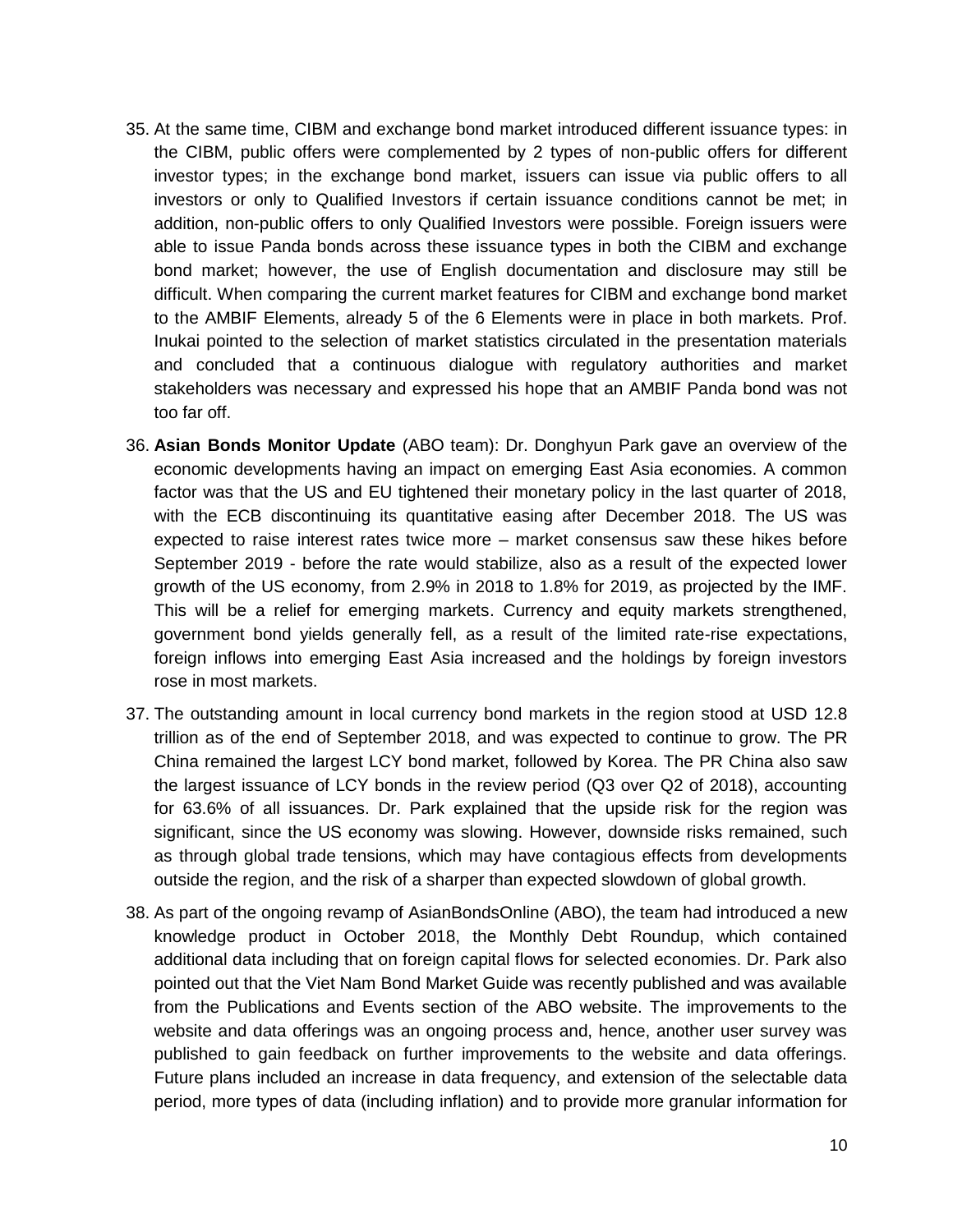some indicators. Some of these proposed features required cooperation from the relevant government agencies in providing the necessary raw data for each economy. Ultimately, ABO was aiming to become the ABMI information platform and provide information and updates on ABMI and other Task Forces as well.

39. The ABO team also conducted a study on why there was less turbulence in emerging foreign exchange markets in 2018. The Indian rupee and the Indonesian rupiah depreciated somewhat, but not as strongly as the currencies of Argentina and Turkey. However, since Q4 of 2018, emerging market currencies had stabilized and some had even appreciated; this was true for both the markets overall but also for individual, more vulnerable economies. Underlying reasons were identified in country-specific policies as well as the projected slowdown of US interest rate hikes. However, Dr. Park emphasised that the emerging markets were not entirely out of the danger zone just yet.

#### II. **ASEAN+3 Bond Market Forum - Sub-Forum 2**

- 40. **Recap of account structure study and taxation** (ADB Secretariat, NTT Data): Mr. Satoru Yamadera gave an introduction to the topic: KYC was a tedious task and was closely linked with anti-money laundering efforts – the objective for both were the same (identify the correct party) but the actual processes differed from country to country. For tax-related information, ADB Secretariat needed to compare the processes in the individual markets, then can recommend potential solutions. ADB Secretariat would not just be looking at efficiency but also would want to harmonise the processes and increase the transparency in the processes for all stakeholders. While the intention was to expand the study to include all ASAN+3 markets, resources were limited, so the focus had been on those markets for which most of the complaints or feedback had been received.
- 41. Using the same slides as the ones presented at the previous ABMF Meeting in Jakarta, Mr. Shinya Kim reiterated that the key points included the need for costs for KYC and taxrelated information processing to be reduced and for the processes to be simplified. As it turned, out, each market had different tax withholding process and actors, such as the withholding agent. The differences in the processes across markets alone provided opportunities for normalisation. Mr. Yamadera added that ADB Secretariat understood from the many market visits that individual custodians or other intermediaries and institutions involved in the processes may have different requirements, including the need to observe the relevant prescriptions for these processes in their home jurisdictions. However, ADB Secretariat would like to take a shot at harmonisation of the processes, and Mr. Yamadera welcomed the participation from members for this exercise.
- 42. **Update on the New Registry of Scripless Securities (NRoSS) in the Philippines** (Bureau of the Treasury, BTr): Mr. Erwin Sta. Ana, Deputy Treasurer of the Philippines, shared with the audience the experience of the BTr in modernizing some of the critical market infrastructure in the Philippines. BTr was responsible for housing the registry of government securities and acted as the fiscal agent of the Philippine government – a task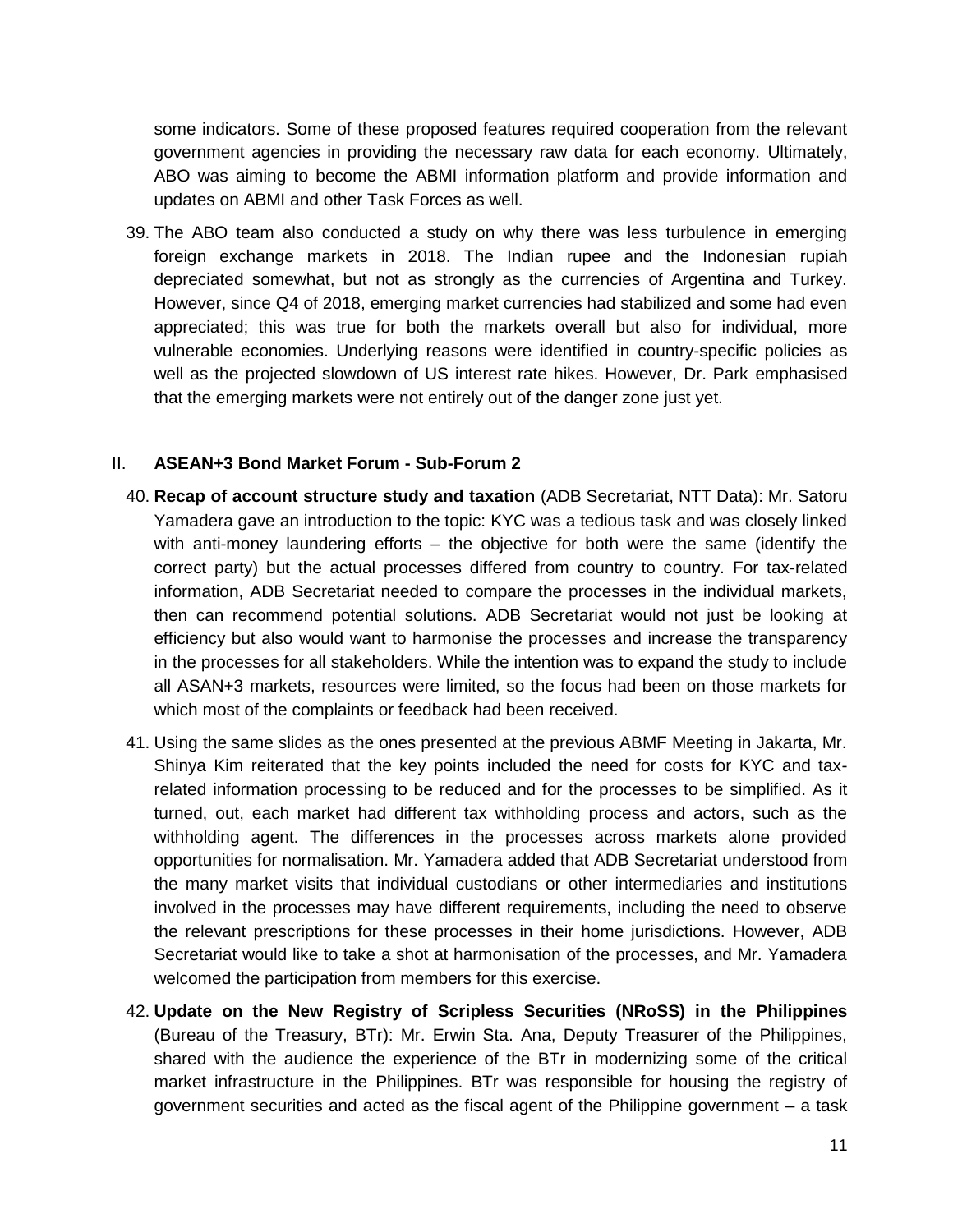taken over from the BSP in the mid 1990s. The BTr had previously transitioned from physical certificates to digital records.

- 43. The BTr had originally used 2 systems, the Automated Debt Auction Processing System (ADAPS) and the Registry of Scripless Securities (RoSS), which had been in operation for close to 20 years and were becoming obsolete. The objectives for a system change had included to modernize the auction platform and strengthen risk management; meet existing and future liability management programs and capital market development initiatives conducted by the BTr; conform to best practices and international standards, including those set by CPSS-IOSCO and the BIS, and ISO20022; and consolidate auction and registry information for data mining and analytics to support policy-making. BTr had been exposed to these practices and international standards through the participation in ABMF.
- 44. After the transition, market making activities and auctions are conducted in NRoSS, and a number of previously heavily manual processes across primary and secondary market operations had been automated. Corporate action processing became possible within the system, including functions for early redemption. Mr. Sta. Ana took the audience through a build-up system diagram to explain the processing environment and its interfaces, and explained the salient changes in system features from the original systems to NRoSS. Participants now had direct access to certain functionality, such as participant-generated reports and a consolidated accounts and positions view and the tax position, since NRoSS can now do tax tracking, which was previously performed by PDTC. Payment automation had been achieved, since NRoSS was now connected to PhilPass, as well as to PDEx.
- 45. In NRoSS, participants may view their own accounts or client accounts, which are kept on an omnibus or a sponsored (by individual client) basis. However, not every participant is able to sponsor clients and keep segregated accounts. This account structure was important relative to the tax status of the investors. A department order, issued in 2014 and implemented in 2015, allowed transfers of government securities between taxable and taxexempt institutions, using a reimbursement concept on coupon payment days. BTr's advice to non-resident TEIs is to open a tax-exempt account with an onshore intermediary to ensure tax exemption; to open such accounts, certain documents would need to be provided by the TEI, which Mr. Sta. Ana detailed in his slides. He closed by showing how the flow of trading and settlement of government securities had evolved from the original RoSS through the 2 phases of NRoSS implementation.
- 46. In Q&A time, Mr. Sta. Ana was asked whether there was a plan to consolidate all holdings of an investor into a single account, regardless of intermediary; he confirmed that BTr had thought about this as a possible objective but found it difficult to implement due to the lack of a mandated national ID; this also meant that a single investor ID was difficult to prescribe. Mr. Yamadera added here that ABMF was hoping to advocate a harmonisation of account and investor identification concepts across the region; members felt that a single investor identification did not necessarily require a unique national ID. Members also asked whether the tax-tracking in NRoSS existed for the purpose of facilitating the mentioned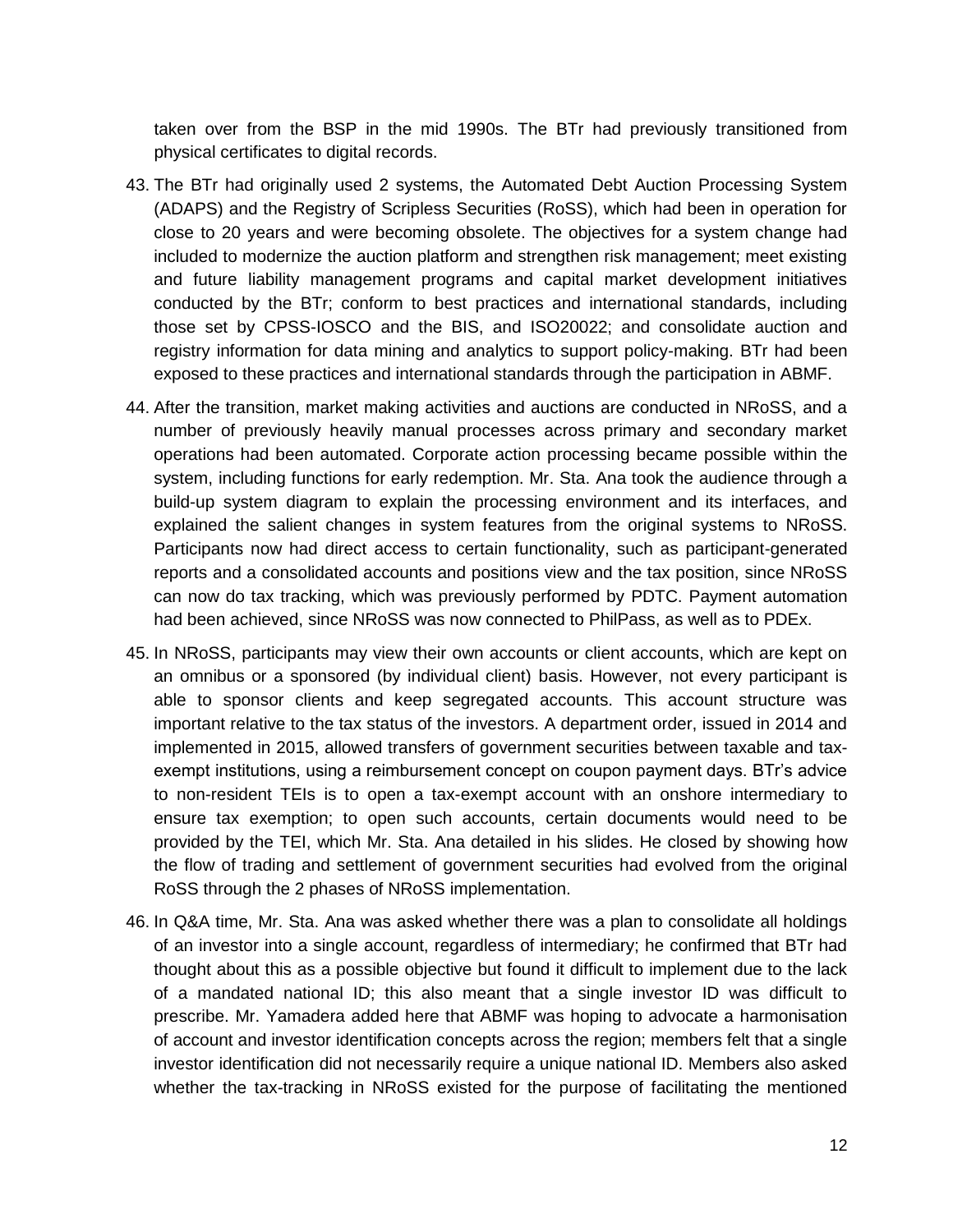reimbursements between account holders or for general tracking of tax obligations. Mr. Sta. Ana confirmed that the functionality was implemented to support the reimbursement mechanism. This meant, however, that a financial institution had to open sub-accounts in NRoSS to avail themselves and their clients of this functionality.

- 47. **Progress and update on standardization in the Philippines** (NMPG Philippines): Ms. Cornelia Dagdag presented the National Market Practice Group (NMPG), which was established in November 2016 to facilitate and harmonise best practices and their implementation in the Philippines. The NMPG had established 3 working groups to handle the identified industry challenges, on clearing and settlement, corporate actions and open connectivity. Following a number of meetings of the working groups (WG), the NMPG now needed to reassess the current status and the necessary next steps. Membership in the NMPG was voluntary and included the regulatory authorities, ADB and SWIFT; the BTr had joined as of 2019.
- 48. The working groups had set out to review the domestic landscape and review available standards versus the current practices in the Philippines, and would then formulate possible improvements and enhancement lists. One key objective was to allow for practices that had no reflection in global standards. The corporate action WG identified 5 corporate actions and found that, for example, cash dividend processing was very much aligned with global practices; other corporate actions did not show quite the same alignment. The clearing and settlement WG had reviewed the typical clearing and settlement processes and identified a number of improvements. It also reviewed possible considerations for the shortening of the settlement cycle.
- 49. Ms. Theresa Ravalo, of PDS Group, elaborated on the parallel creation of a task force (TF) for the implementation of ISO20022 in the Philippines, with a focus on the payments space. The TF was trying to address all types of payments and was established in conjunction with the upcoming replacement of PhilPass, and included representation from the BSP, the Bankers Association of the Philippines and other market organisations, as well as representatives from third-party payment system providers. The TF was tasked to create an ISO20022 implementation road map, to establish ISO 20022 Payments Market Practice Guidelines and Rulebook and monitor the compliance of the financial community thereafter, to liaise with SWIFT as the standard setting body, be the medium for stakeholder engagement and carry out any related activities to support its mandate. The TF had set out to collect and study all payment message schema used by the industry and analyze their inclusion in the list of Philippine ISO20022-compliant messages. BSP had just announced (in Jan 2019) its adoption of ISO20022 for the upcoming replacement of PhilPass and Ms. Ravalo showed the agreed timeline for the next steps, with a target implementation by the end of 2020, or early in 2021.
- 50. Ms. Cindy Foo from SWIFT added that the next step for the NMPG was to publish the Philippine standards, which would reflect the requirements of its member institutions and the market at large. Mr. Masayuki Tagai, in his capacity as vice-convener of the Technical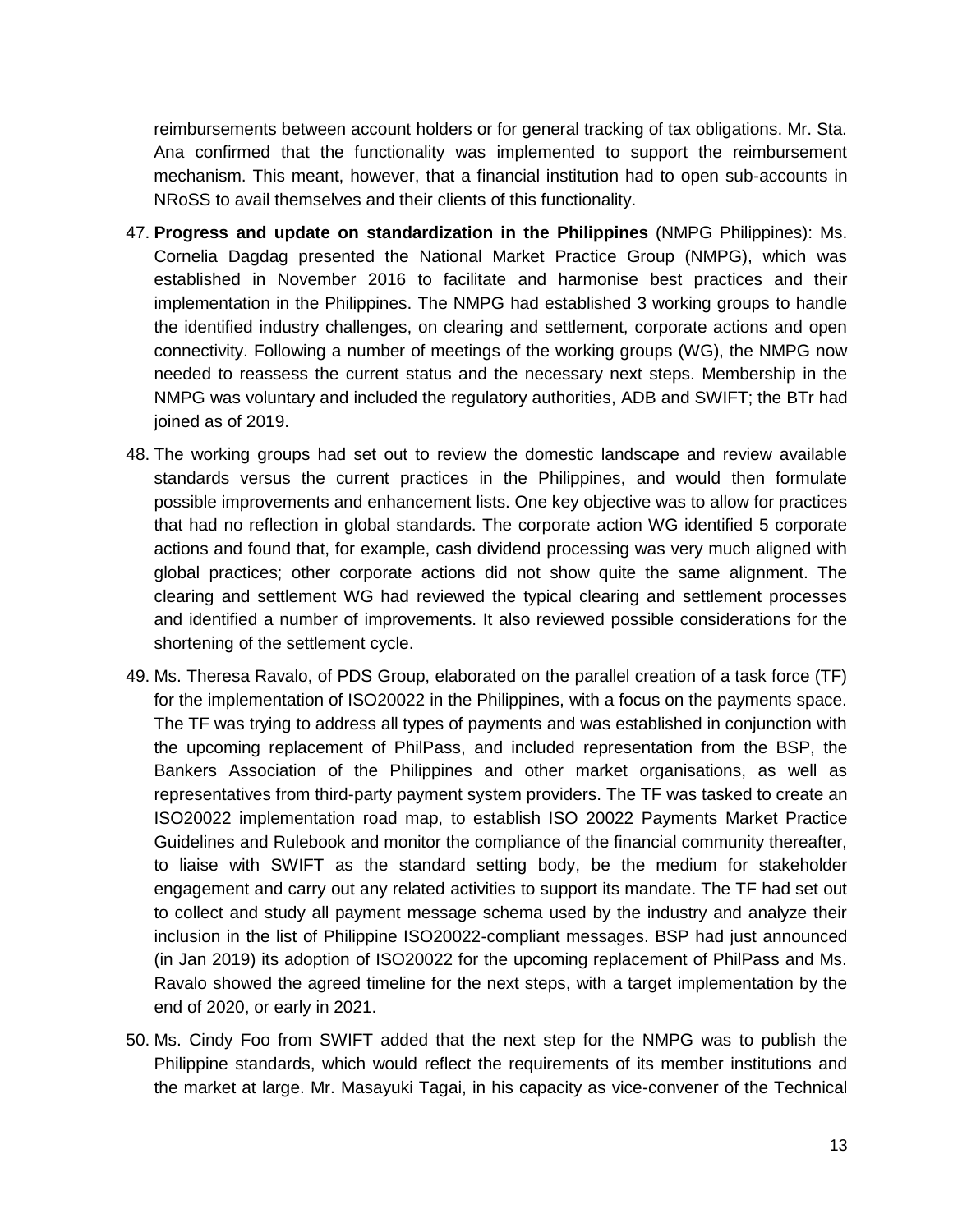Committee 68 (TC68), also added that payments went beyond what financial institutions conducted via SWIFT. He pointed to a real-time payments group which will also publish their requirements soon and proposed to contact the NPMG with regards to how real-time payment practices could work with ISO20022 and its messaging.

- 51. **Progress and update on standardization in the region** (SWIFT): Ms. Foo explained the latest developments for ISO20022 at SWIFT, following the completion of the ISO20022 migration study. In September 2018, the SWIFT Board had taken the decision to facilitate the industry migration to ISO20022 for cross-border payments and cash management. With that decision, ISO20022 will become the baseline for high-value payment systems and developments. The transition will commence in November 2021 and SWIFT will provide a service to translate between MT messages and ISO20022 messages for the planned 4 years of co-existence of both message concepts, after which the adoption of ISO20022 messages will become mandatory. For securities messages, participants may opt into ISO20022, with no end date set for the MT5-Series messages. In contrast, in the trade finance space, no particular appetite was detected for a migration to ISO20022.
- 52. Ms. Foo relayed the highlights from the SWIFT report issued in December 2018. Focus of any migration would be the coexistence and translation approach. During the coexistence phases, messages would be transmitted using the native network service for each message standard. SWIFT had established the working group Cross-Border Payments and Reporting Plus (CBPR+) which was to devise market practice guidelines which will govern all ISO20022 messages for cross-border payments and cash management. All users would be automatically enrolled for the translation service during the coexistence period; the receiver of a message would be responsible for the translation. The use of the translation service will be free of charge initially, but may attract fees the closer the transition period gets to completion, to provide an incentive for users to migrate.
- 53. During the coexistence period, end-to-end payment messages may use any combination of the two standards; to ensure identification of end-to-end payments, a so-called 'Unique End-to-End Transaction Reference' (UETR) will be included in the message and the message tracked by SWIFT. Other shared services, such as Financial Crime Compliance (FCC) and Business Intelligence products will be adopted to work with either message concept by the start of the coexistence period. FCC Sanctions Screening for ISO 20022 will be offered to users with MT-based back-office systems to ensure that received messages can be fully screened before processing, since the nature of ISO20022 was richer than that of the MT messages.
- 54. Ms. Foo also informed the audience on the ASEAN ISO20022 baseline developments for high-value payments, intended to support the ASEAN 2025 Vision to harmonise the messaging standards in the ASEAN economies. The intention was to leverage HVPS+, the ISO20022 global best practice for high-value payments for this exercise. Two messages had been selected and 6 markets participated in providing their practices. SWIFT experts had reviewed the domestic practices versus HVPS+ and provided their feedback, which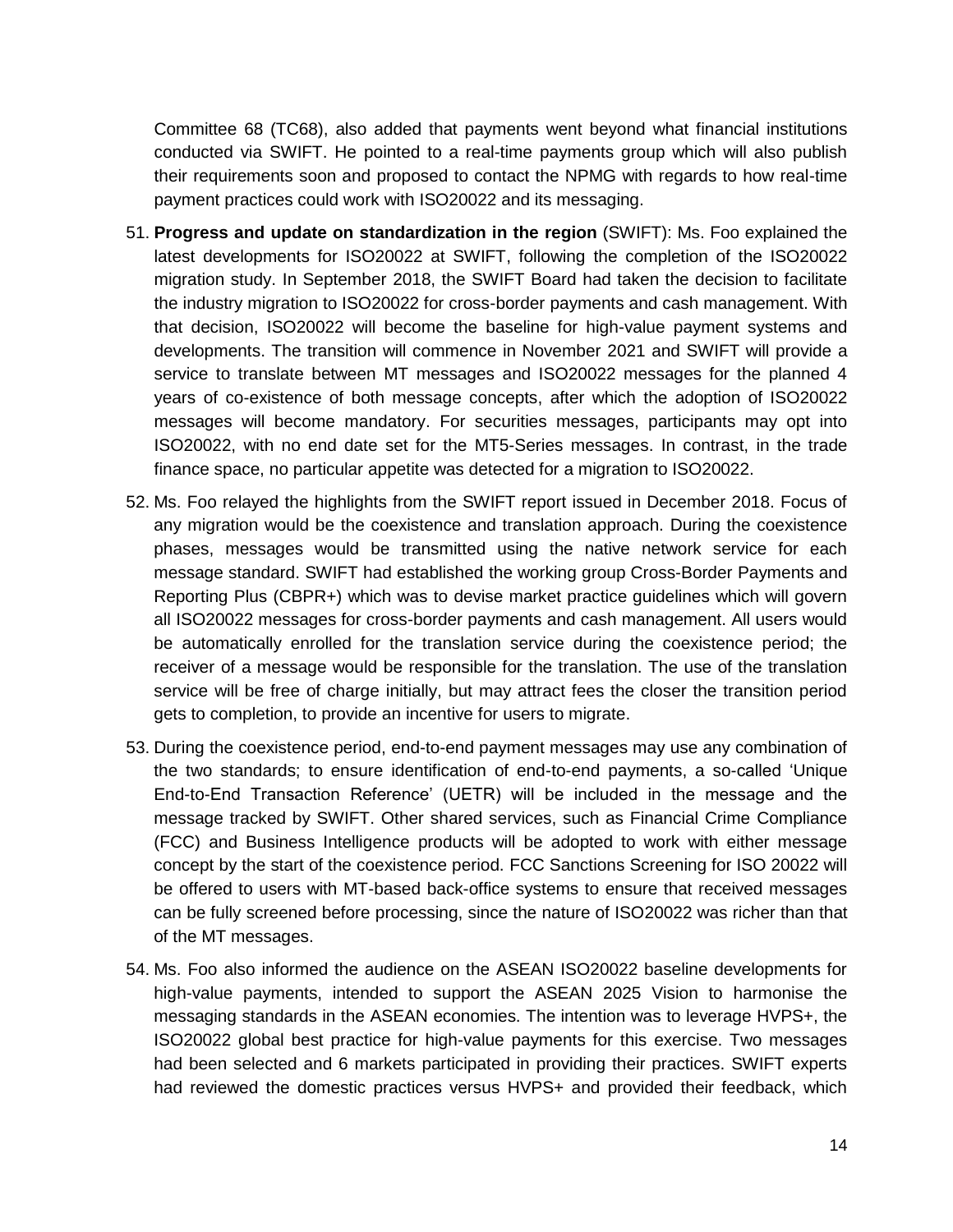was shared in consultations with the market parties in January 2019. The next step was to publish the ASAN 20022 baseline on SWIFT's MyStandards tool, so that all parties had a formal and practical reference framework when developing or utilising high-value payment messages in or for ASEAN. Among the preliminary results of the gap analysis had been the realisation that AML/CFT regulations required a mandatory inclusion of specific data elements, compared to HVPS+. The purpose of the payment was also a mandatory field in some markets. The currency denomination would have to be extended from the current 14 digits to serve all ASEAN currencies, and the inclusion of data elements in local language may be required.

- 55. Among the proposed next steps was a high-level analysis for the remaining economies and upon completion, uploading the ASEAN baseline to MyStandards and to compare the baseline with other standards covering similar transactions, including those proposed by CSIF. Subsequently, the review should be extended to non-core messages. Ultimately, SWIFT hoped to publish a baseline for the use by all central banks, for their use when aligning their own infrastructure with ISO20022.
- 56. Members enquired whether the baseline would be free to use and available to the public. Ms. Foo will feedback this interest; SWIFT welcomed the participation from other standard bodies and would also want to consider doing a baseline initiative for the securities space. Members remarked that almost all members of HVPS+ were from the US and Europe and that a greater representation from Asia was desired. It was important that Asian parties sat at the table when the important decisions were made and standard guidelines determined. In fact, Asia was cutting edge, in particular when it came to real-time payments. Hence, members questioned whether the region needed a group of experts, maybe under the RMG, and were happy to discuss this subject further. Mr. Yamadera concluded that Asia was ahead in payments but also enjoyed nearly the same time zone across most markets. However, cross-border payments were largely conducted through the correspondent banking model and consisted mostly of wholesale transactions. He identified a link to the cross-border collateral discussion in ABMF and suggested that ABMF start its own discussion how a meaningful connection and contribution to this subject may be made.
- 57. **Working Group on Cross-Border Collateral and Repo** (WG-CBCR, ADB Secretariat and other presenters): Mr. Yamadera recapped for the audience that ABMF had conducted a study in 2016 to assess the cross-border collateral landscape in ASEAN+3, which had pointed to the dominance of USD collateral, either as Treasury bonds or cash. Collateral needs were increasing and the associated costs were going up as well. ABMF was looking for opportunities in the region to help unlock collateral assets. The presentation in this section were intended to offer a review of past findings and some recent developments in cross-border collateral.
- 58. Mr. Daisuke Yashi, of NTT Data System Technologies, explained the background of the establishment of the WG-CBCR and went through the findings of the 2016 study in detail once more. He emphasised that many initiatives were carried out after the Asian crisis to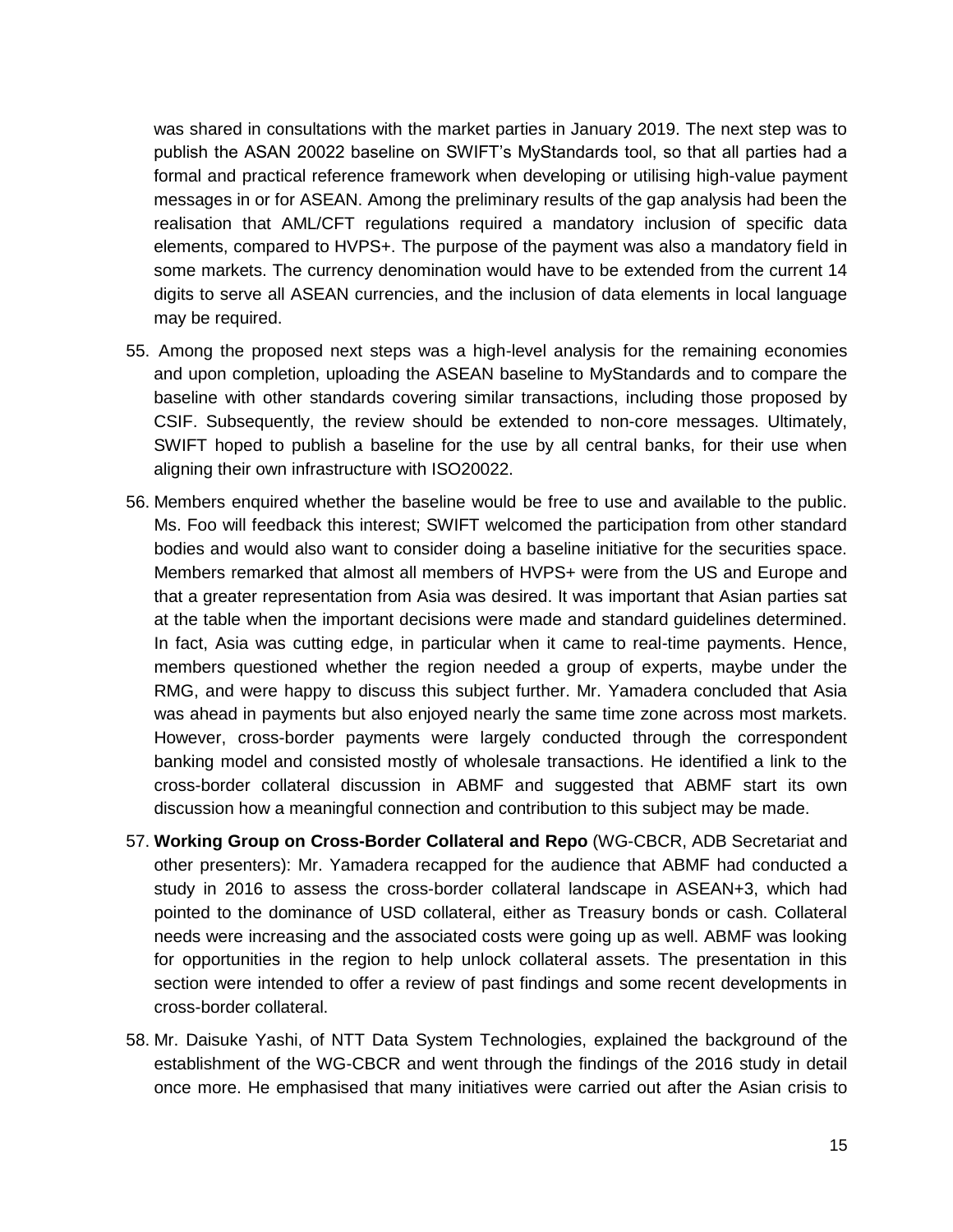increase issuance and have more debt securities available. In addition, the Lehman Brothers collapse resulted in a shift from uncollateralized to collateralized transactions. Suddenly, the demand for collateral for cross-border transactions had increased dramatically. Asia was also facing an increased demand for collateral assets and regional cross-border collateral would need to be considered once the Qualified ASEAN Bank (QAB) concept was implemented. With LCY bond issuance steadily increasing in ASEAN+3, the basic premise for the study had been whether one could increase the utilisation of this increasing issuance volume for cross-border collateral purposes.

- 59. Mr. Yashi relayed the typical occurrence of transactions with collateral needs such as repo and reverse repo as part of monetary (open market) operations of a central bank to control liquidity or between financial institutions for funding purposes. Cross-border transactions expanded these needs by pledging collateral in a market other than that of the investment. The study had collected information from WG and ABMF members and carried out interviews with selected financial institutions active in collateral businesses. The findings revealed that transactions involving collateral were not necessarily easily visible to the market at large, tended to be counterparty to counterparty instead. Differences in the legal arrangements prevalent between the GMRA (Global Master Repo Agreement) annexes and, specifically, its CSA (Credit Support Annex) and some domestic markets were also identified as impediments for an acceptance of standard practices. And, while USD assets and USD-based institutions dominated the supply of collateral, potential LCY transactions within Asia appeared to have been observed by the market.
- 60. The lack of visibility of cross-border collateral transactions was attributed to the limited number of such trades in the region, the dominance of transactions involving USD or US Treasuries which would be booked outside the region, but also the difficulty to effectively identify a trade as a repo transaction versus a straight buy or sell trade. Market intermediaries often did not capture the necessary connections, as underlying assets and collateral tended to be settled separately. As a result, it had been difficult to capture a true state of the market. The legal discrepancies existed even for English law jurisdictions, such as Malaysia and Singapore. However, the study team suspected that perceptions or a lack of or limited confidence about regional legal frameworks and market practices drove the lack of interest. Recommended changes to domestic laws, if so necessary, may also not be easy to achieve. At the same time, JGBs were now able to be used as collateral in Europe, after the BOJ extended its BOJ-Net operating hours and market participants amended their CSA.
- 61. As a result of the issues observed, market participants may have psychological barriers to use cross-border collateral because they are unable to assess what they are or are not able to do, with whom, and where. Among the observed transactions in the region, other than in or versus USD, examples included arrangements between the BOJ and BOT as a standby-facility in the event of, e.g., natural disasters, and the conduct of repo transactions between financial institutions in Malaysia and Singapore, using domestic arrangements between firms that had a presence in both markets. Among the proposed cross-border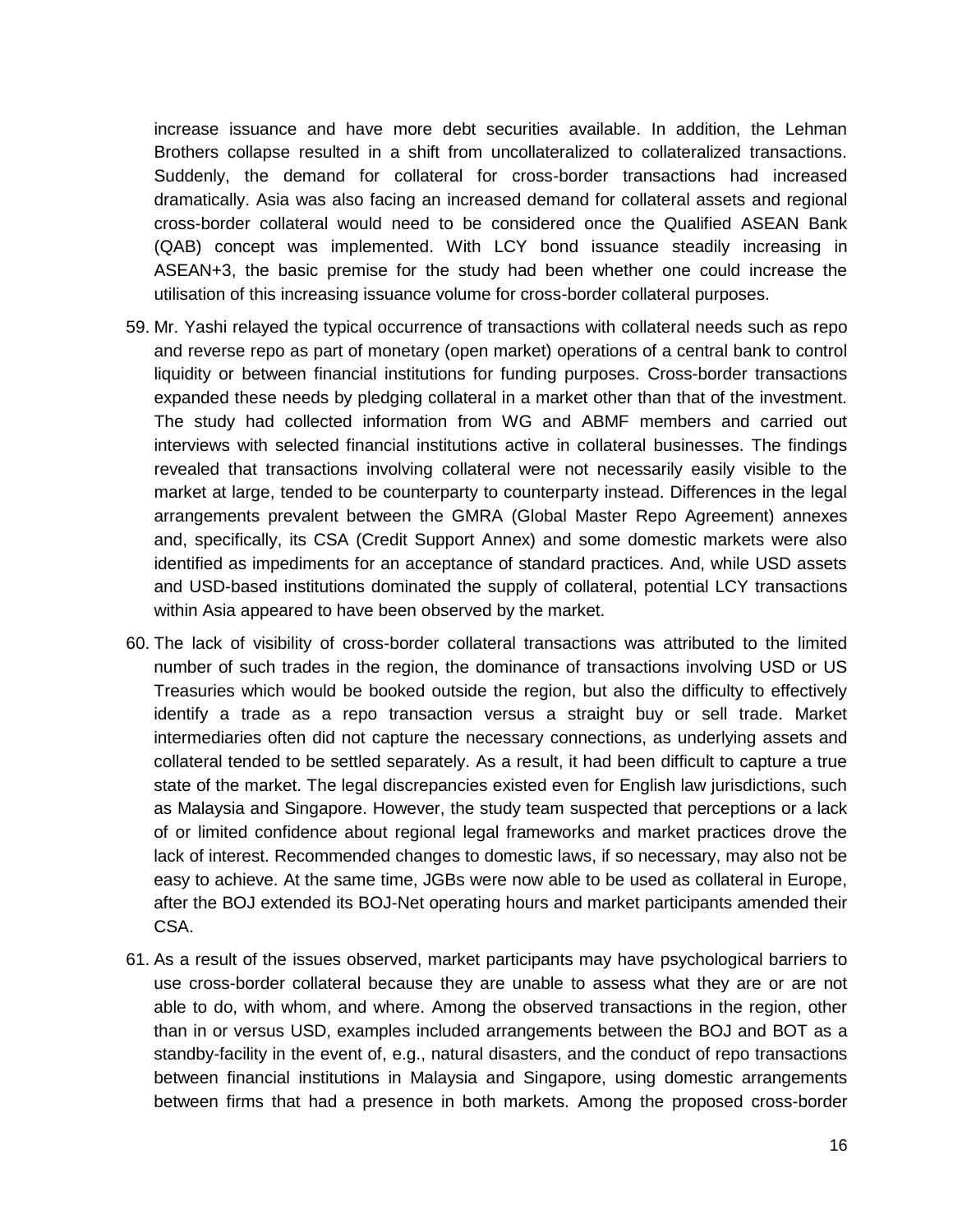collateral transaction agreements were these two practices, as well as tri-party arrangements or via the proposed CSD-RTGS linkage. The connection between central banks existed but should also extend beyond cases of emergency, as was the practice in Europe, for example. The model proposed by the CSD-RTGS linkage provided tru DVP and, hence, featured a very low settlement and counterparty risk compared to the other models, other than between central banks. Mr. Yashi concluded that more research was necessary to identify potential demand for Asian assets as collateral, to find potential service providers and identify the actual legal issues and other impediments to crossborder collateral transactions.

- 62. Dr. Gongpil Choi, of the Korea Institute of Finance and Director of the Asian Prime Collateral Forum, looked at the macro aspects of the use of collateral. According to him, the US had dominated the legacy system and practices, which were driven by USD assets held predominately by banks. However, some complacency had sent in and now, market participants were experiencing legacy system-related issues, which also tested the limits of the FIAT trust (i.e. in a currency by decree, one that is not backed by a commodity). Collateral tended to follow the IMF definition that used the term 'safe assets' and which inferred strict requirements, in particular for prudential collateral takers. Asia as a region did not have much current supply of safe assets, also as a result of the disparity between the pledgeability and the credit rating of high quality assets. Asia needed to catch-up and close this gap. Dr. Choi highlighted the use of Italian bonds as acceptable collateral, as a result of Italy being within the EU framework, and despite the better credit rating of Asian government bonds. Yet, Asian bonds were not pledgeable as collateral.
- 63. Dr. Choi pointed out that the collateral supply was generally lower than collateral demand this conundrum had to be addressed to achieve efficiency of capital allocation. Already, signs of stresses were visible. Yet, while the US was running a large deficit, its collateral was still preferred across markets. In turn, Asia had a role to play, as it sat on a huge supply of potential safe assets. Market participants had tried to increase hypothecation with much effort and technical support that had, however, not achieved a real impact. Dr. Choi emphasised that it was imperative to improve cross-border pledgeability. In Asia existed a polarization of the pledgeable assets between JGBs and all other instruments. The eligibility of pledgeable Asian collateral was also affected by different tax treatment and legal differences. He advocated that such practices needed to be harmonised. The Asian Prime Collateral Forum (APCF) had been studying cross-border collateral for years, and was attempting to figure out ways to improve the gap between eligibility and pledgeability of Asian collateral in relation to USD collateral. The APCF was trying to create new flows while avoiding additional stresses to the financial system.
- 64. Mr. Eric Chng, of The Bank of New York Mellon, updated the audience on the development of the APAC Hub collateral platform, which had a tri-party focus. The BNY Mellon team had started by studying ABO data and information collected by ADB, and had quickly found a lack of fungeability of collateral across markets, then concentrated on how to improve that. This also tied with the expressed objectives of ADB, ABMF and ABMI. APAC Hub will be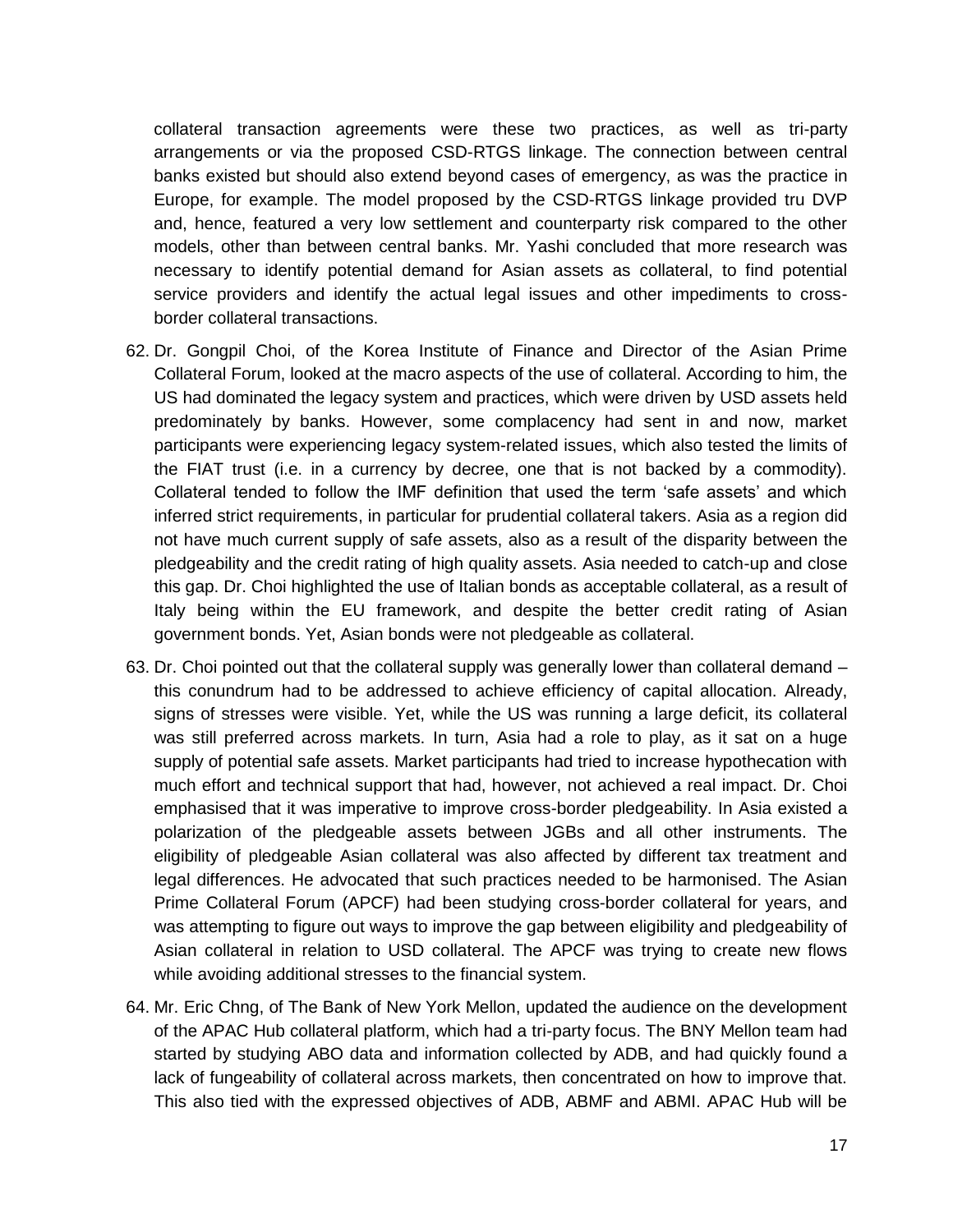supported by intra-regional banks, for which developing a liquid cross-border market would also support the domestic markets. Key among the required features was price discovery. Looking at the past 10 years of data, capital formation had been uneven among the markets, effectively occurring in blocs. PR China had been a capital exporter and such outflow from the (ASEAN)+3 economies could be utilised as capital in ASEAN. Under this premise, APAC Hub was looking to create opportunities for regional banks and other financial institutions.

- 65. The development within BNY Mellon was first targeting clients that were already trading on its tri-party platform. APAC Hub represented the idea of a platform within the tri-party product that created exposure to Asian assets. While USD was ok in principle, its issue lay in the transferability of the underlying USD assets, typically in a different time zone. Market participants also wanted to exchange collateral in a safe and controlled environment. APAC Hub allowed domestic collateral in the Asian markets to be transferred into tradeable collateral through the use of trust receipts. These receipts were, effectively, backed by domestic assets. Once exchanged, it just came down to trading and settling the trust receipts, the underlying assets did not move any further. In addition, the market forced to value collateral in the interest of transparency, which incorporated the market-driven value determination and regulatory supervision, or that by a market SRO.
- 66. Mr. Chng also related the progress with APAC Hub: the system was in place now, with legal opinions being taken on the proposed markets and regulatory checks being completed. Simulation trades were already being conducted with selected counterparties, while more test participants and pilot trades in individual markets were sought. A recent BNY Mellon reorganization had led to resource constraints to conclude all the preparations and high recent volatility on the equity and FX markets had also taken attention elsewhere. Mr. Chng assured ABMF Members and participants that APAC Hub was available for testing and was looking for test trades to check its functionality. BNY Mellon stood ready to support further debt securities issuance and the effective use of issued bonds. He concluded by thanking ADB Secretariat and ABMF members and participants who supported these developments.
- 67. Mr. Fei Tao, of the CCDC Collateral Management Service, provided an overview of the China Inter-Bank Bond Market (CIBM), including a timeline of significant market developments. At the end of 2018, 769 accounts were held by foreign institutional investors (FII) in the CIBM, a 25% increase of 2017. Among the FII, central banks were the largest investor group, with a share of about 80%. The accession of the Chinese renminbi (RMB) into the Special Drawing Rights (SDR) had resulted in many investors wanting exposure to RMB assets. FII invested mostly in Chinese government bonds (73%) as well as policy bank bonds (24%). Total FII holdings stood at about RMB 1.5 trillion as at the end of 2018.
- 68. Mr. Tao then explained the application of collateral since inception of the CCDC collateral management system in 2011. CCDC had built its own system, taking into account market conditions and international practices. CCDC had built a dedicated collateral management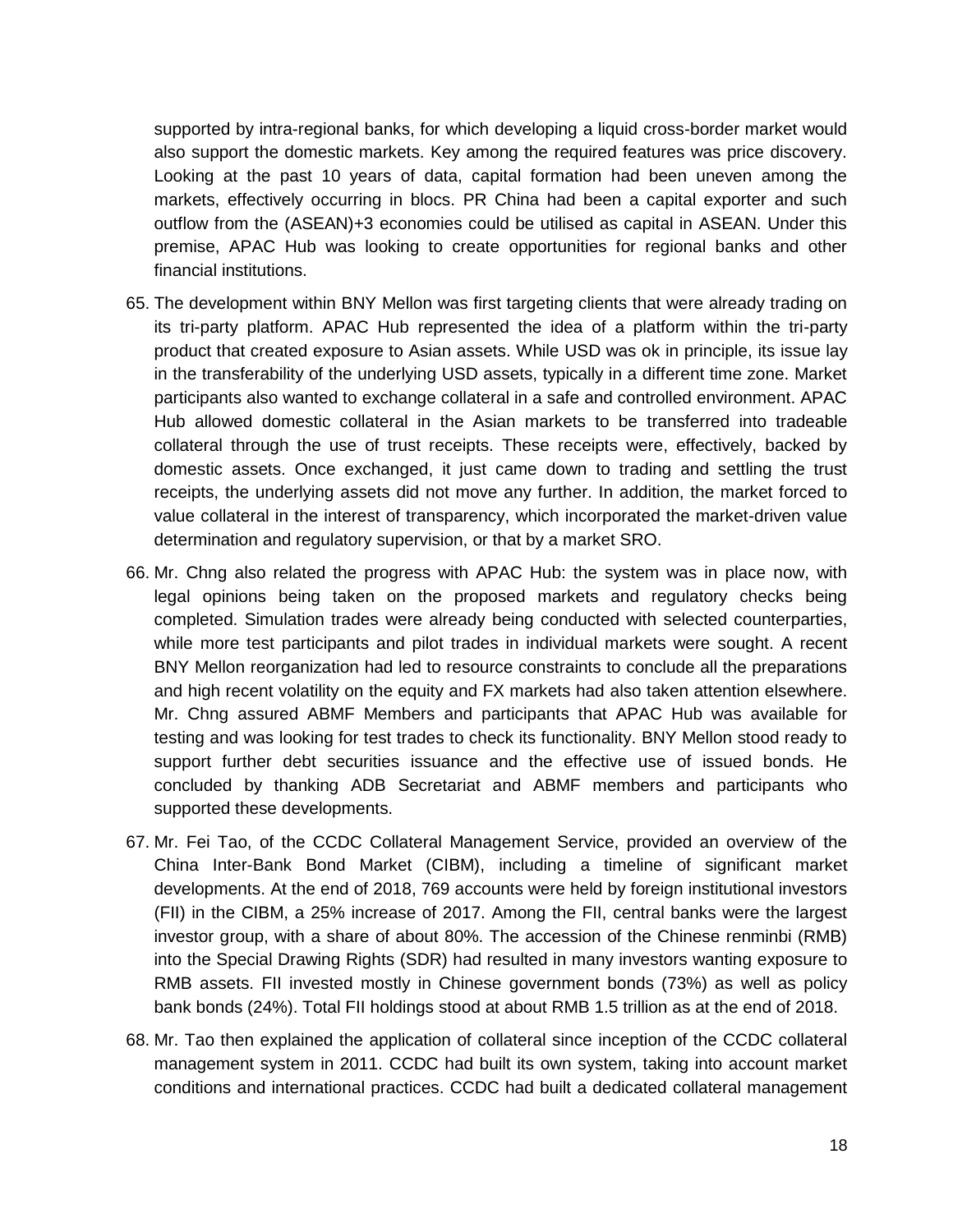center in Shanghai in 2016. As of 2018, the collateral under management at CCDC amounted to RMB 13.9 trillion, which had evolved from an original RMB 3.1 trillion in 2013; only 18% of the collateral assets were bonds. The CCDC service extended to about 6,000 institutions, and supported transactions in the CIBM, derivatives and FX markets, as well as the bullion market. PBOC used the collateral management platform to support its monetary operations.

- 69. Mr. Tao also explained that an increase in cross-border transactions had led to a solid demand for collateral services, also supported by feedback from foreign investors. The focus here was for market participants to explore the use of RMB bonds as collateral. According to Mr. Tao, more than RMB 10 billion of bonds had been pledged as collateral to support cross-border business. He also referred to innovations in the use of collateral, e.g. in the support for green covered bonds issued offshore by PRC-based companies, for example in the London market. Here, CCDC acted as collateral hub and agency. As a result, the achievable credit rating for this type of bond may be higher than the rating of the issuer, as a result of the covered structure using collateral. Another use case was the pledging of collateral by domestic banks in return for overseas loans in foreign currency. CCDC also supported collateral use for currency swap transactions.
- 70. CCDC was conducting the use of RMB bonds in support of cross-border business with many partners, including CSDs and ICSDs, as well as international financial institutions. PBOC had officially announced the start of tri-party repo transactions in October 2018, with CCDC as the tri-party facilitator. CCDC was also working on the inclusion of further instruments and to enhance its system functionality. CCDC had also assumed the role to support collateral disposition in cases where the debtor (issuer or collateral giver) was unable to fulfill its obligations. Here, the difference between the transactions with pledged collateral, as practiced in the PR China, and transfer-of-title transactions became significant. In the CIBM, upon the default of a debtor, the creditor(s) could negotiate to utilise pledged assets before general bankruptcy or insolvency proceedings. If negotiations proved unsuccessful, the disposal of the pledged assets could be facilitated by CCDC, via a sale by auction. Mr. Tao concluded that CCDC was also looking into the reuse of collateral to maximize available assets.
- 71. Upon enquiries from participants in the Q&A session on collateral subjects, Dr. Choi confirmed the top-down, strictly hierarchical structure of the collateral business and expressed his concerns for something to go wrong and topple the current structure. The collateral supply was firmly in the hands of the government, since sovereign bonds were typically the only acceptable safe assets. However, governments were focused on printing currency instead of opting for making available already issued instruments for use as collateral.
- 72. Participants also learned that CCDC was using its own repo agreement, not the GMRA widely accepted as standard. Due to the still limited scale of cross-border transactions and only specific transactions, the need for the use of an international standard had not yet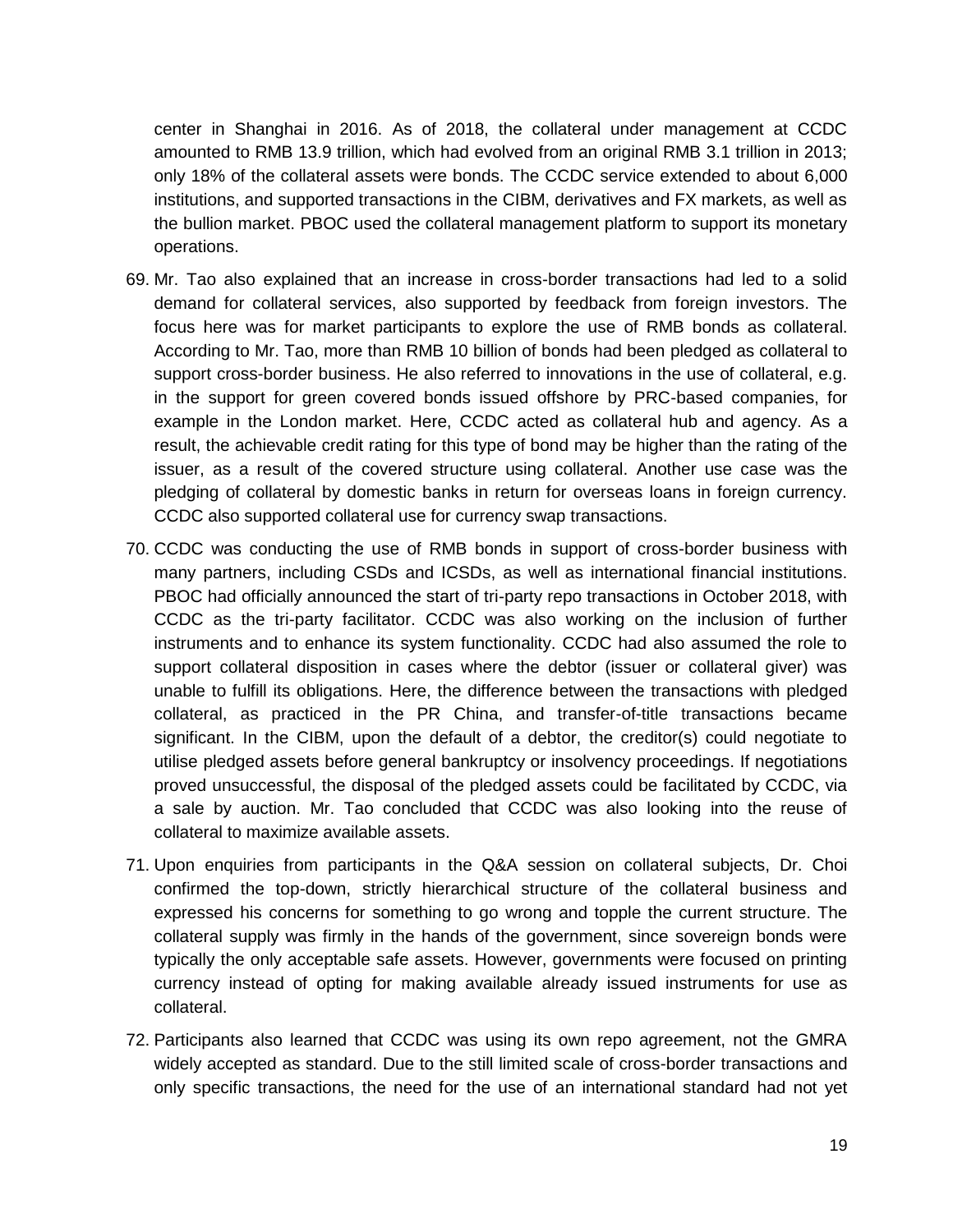been so pressing. The Thailand experience was shared to explain some of the typical issues, including tax and the need to adopt the GMRA to domestic parties. CCDC's collateral support for FX swaps was presently limited to RMB bonds as well as USD and selected African currencies; no Asian banks had so far participated. The increased interest by foreign investors in RMB bonds had been assessed in a survey in October 2018 and CCDC would not be able to tell whether such interest existed before the RMB's inclusion in the SDR due to the timing of the survey. Mr. Yamadera concluded the session with the hope that ABMF – as a public/private sector forum and once more research had been conducted – could pull prudential regulators and investors together into a common dialogue in ABMF to unlock safe assets and enable their use as collateral.

- 73. **Use of Distributed Ledger Technology by market infrastructures** (DTCC): Ms. Cornelia Dagdag mentioned some of the transaction numbers that DTCC processes, which gave the best argument that any new use case had to be scalable. She briefly showed a chart borrowed from the ECB on the increase in number of companies and investments since inception of distributed ledger technology (DLT) around 2006. Annual spend on DLT was expected to reach over USD 11 billion annually by 2022.
- 74. DTCC had created a number of DLT initiatives so far, notably for repo clearing, where the proof of concept (POC) had been successful, though DLT will not yet be used for actual processing. The initiative had, however, shown that DLT was not technology for technology's sake. DTCC also trialed DLT in its trade information warehouse (TIW) replatforming and when calculating performance benchmarks on US equities settlements. In the TIW use case, the project scope had been perfect  $-$  a significant size of records but a limited set of participants. The decision had since been taken to implement DLT also since the market would have changed the existing platform anyway. The POC had been successful and included banks and other users (names included ABMF member institutions). The necessary coding for the final installation will be completed within 18 months and the live date was envisaged at the end of 2019.
- 75. Among the lessons learned were the typical issues of an early adopter, such as the issue of interoperability with infrastructure or users that did not use DLT, or resulting practices that needed a governance framework, and the fact that DLT development tools were still primitive and debugging tools for future production issues did not exist. What was also learned was that simply not all business cases will make practical or economical sense, despite best intentions and technical possibilities. In the benchmark testing use case, which was based on a private blockchain, the scalability of a DLT application was proven in principle, but a solution not implemented due to other dependencies. DLT applications would so far only share information with non-DLT systems. In this context, Ms. Dagdag mentioned other use cases in the region, including ASX in Australia, HKEX as well as SWIFT.
- 76. **APEC Data Ecosystem Roadmap** (Asia Pacific Financial Forum, APFF): Dr. Julius Caesar Parrenas explained the APEC mission statement and stressed that data was very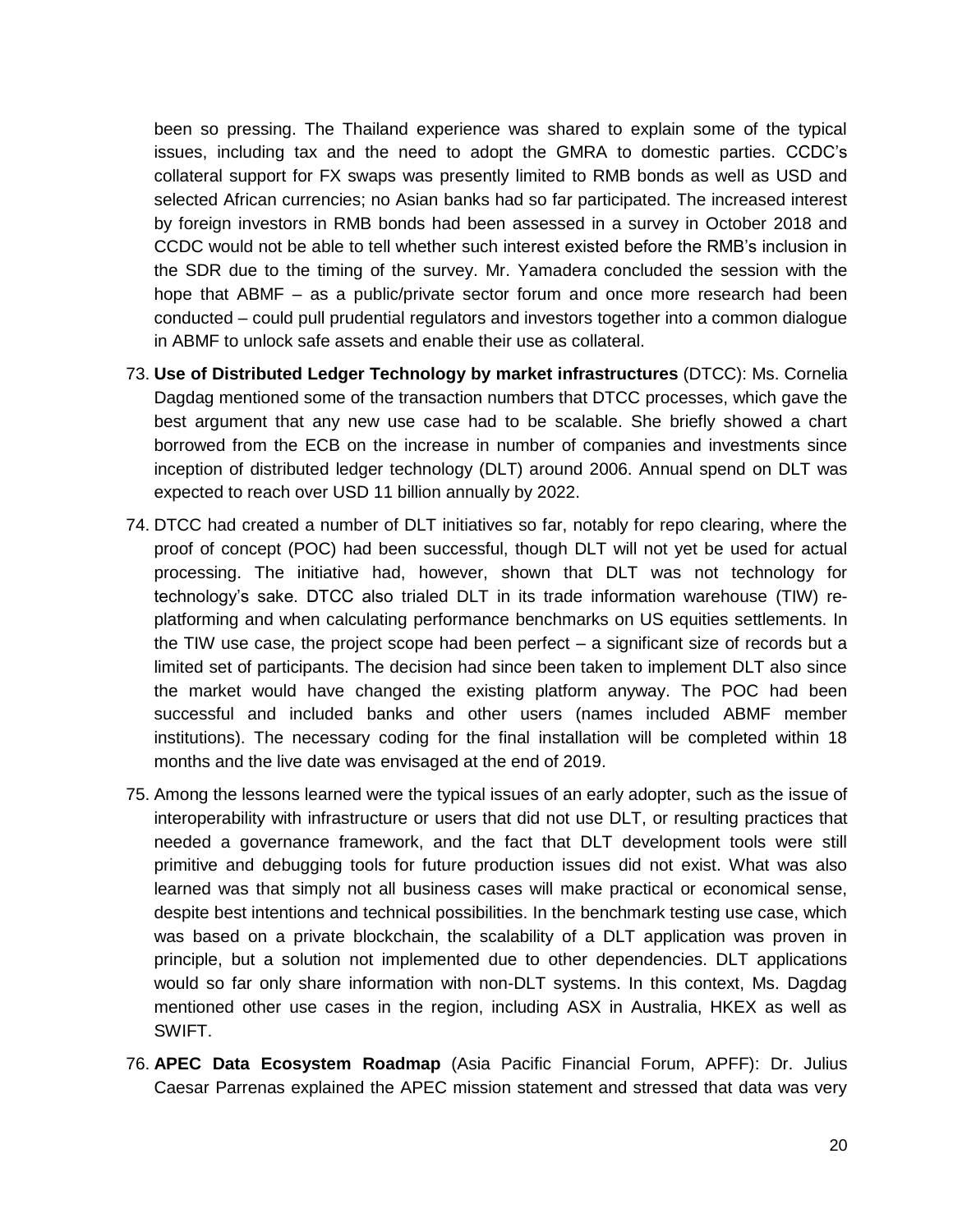important to achieve that mission, and the tremendous importance of data inclusiveness. However, tough challenges were being faced: data was often paper-based, bound by legacy processes or a domestic focus. This situation got in the way of the digitalization of data and its re-use, cross-border data flows as well as any attempts at efficiency. At the same time, privacy laws in the region were administered in an uncoordinated manner. Dr. Parrenas introduced the process to arrive at an APEC Roadmap for a New Financial Services Data Ecosystem, which should contain what each individual jurisdiction should do to support the roadmap and mission. APFF members had conducted calls, workshops and conferences in 2018, from which a number of key points had been derived.

- 77. These key points included consistency with the core principles of data protection, and more importantly, consistency among the domestic laws and regulations in each member jurisdiction. Data collection and sharing should be expanded, including for credit information systems and the development of the potential of unstructured data, also referred to as Big Data. Sound frameworks were needed for data collection, storage, sharing and use; this included collaboration between the private and public sectors as well as domestic and international cooperation, and could include self-regulation, codes of conduct as well as public education and awareness campaigns. Cross-border data flows should address the concerns related to data localization and consider the importance of a common privacy regime. This was being demonstrated by how the EU was aiming to achieve interoperability among member states.
- 78. Another necessary feature was the strength of data security, with cross-border access to data by law enforcement agencies identified as an issue, which in turn drove data localization. Ultimately, data privacy was driven by domestic data protection, some of which had turned out to be counterproductive. Here, APFF had prepared a common approach to developing domestic infrastructure and industry recommendations. APFF was also looking into the existence or development of regional platforms for the facilitation of cross-border financial services. This also included the creation of regulatory sandboxes. As next steps, feedback was being sought from a number of industry representatives, including ABMF, before the roadmap would be finalised and presented for consideration to the APEC Finance Ministers in October 2019. So far, the responses to the proposals had received more and better feedback than expected.
- 79. Members enquired on the APEC position on national IDs; the response: this had not been subject to much discussion at the APEC Finance Ministers level so far, but had been discussed among the Trade and Commerce ministries on electronic trade subjects. Mr. Yamadera added that a national ID was critically important, with some economies already having developed a national ID. However, there was political sensitivity involved and governments were not pushing the subject too hard. At the same time, one had to also think of a common entity ID, which is available in the LEI, for example. Here, funds or trusts should be included. However, the awareness on LEI was not (yet) great in Asia. Tax authorities were trying to establish the Common Reporting Standard – in effect, wanting an LEI equivalent. Through ABMF, the promotion of LEI had become possible, as there was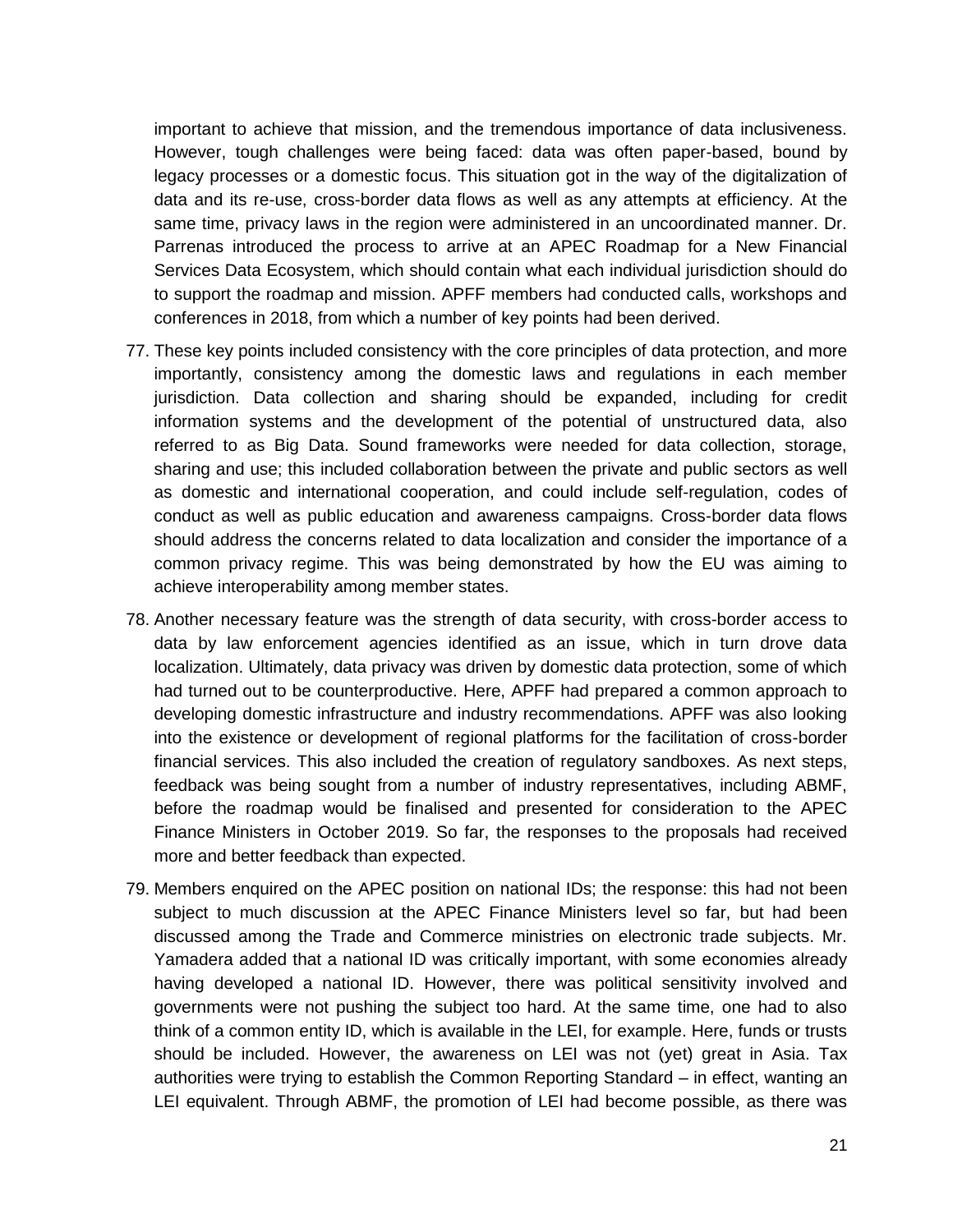no need for the creation of multiple entity IDs. Already, financial market infrastructures were becoming issuers of LEI, which would allow for quick market absorption. This would help create a good cyber ecosystem.

- 80. Dr. Parrenas conceded that the biggest challenge in the region was to build the infrastructure to collect data. Proposed was the use of existing data (public) utilities to establish financial inclusion. Private regimes were uncoordinated which became a real problem in cross-border business. Here, collaboration among stakeholders was needed, also because the promoters of the good ideas were not necessarily the parties in charge of the changes needed. Hence, multi-lateral agencies were needed to support the dialogue and act as conduit. Members also agreed with the concern on data localization; here, the issue was often that data sovereignty was discussed emotionally, despite the fact that capital markets in the region needing each other to grow. From the perspective of posttrade intermediaries, data localization also meant the positioning of hardware, which was an extra cost factor.
- 81. When asked what pointers he could give for stakeholders to talk to governments, Dr. Parrenas stated that this was the purpose of the APEC roadmap; at present, there was no other clear direction on the subjects mentioned. In the absence of such direction, data localization was fraught with issues and often data security was considered more significant. The roadmap would offer a chance at consensus and offer new avenues for collaboration. A discussion with the EU might not necessarily help with the Asian regional integration, hence, a need to develop a regional regime anyway. In addition, developments in other markets could also have an impact on Asia, e.g., the General Data Protection Regulation, or GDPR, in the EU. As a result, some draft legislation in Asian market now also included the concept of extra-territoriality – what could this mean for the region as a whole? Dr. Parrenas concluded that a debate on whether the EU model was appropriate for Asia should include the need to achieve a balance between the need for data privacy and protection and growth. There have been cases where people were willing and able to trade their data – that was possible in Asia but not under prevailing regulations in the EU. This discussion seemed to point to the need for an Asian solution, rather than adopting one from the EU.
- 82. **Good Practices to develop a Bond Market** (ADB Secretariat): Mr. Yamadera introduced the ABMF publication on Good Practices to Develop a Local Currency Bond Market (in short: GP paper) which was intended to share the collective efforts and experiences of ABMF with other regions. He took the audience through the proposed table of contents and explained some of the parts, including market features and participants and the concept of identifying the necessary building blocks to develop an LCY bond market. Mr. Yamadera expressed his hope that the GP paper could become the reference for starting a bond market. One key purpose of the GP paper had been to show the successes of ASEAN+3 in building their LCY bond markets. He was confident to be able to show the final draft of the GP paper at the Deputies Meeting in early April before a publication in time for the ADB annual meeting in May.